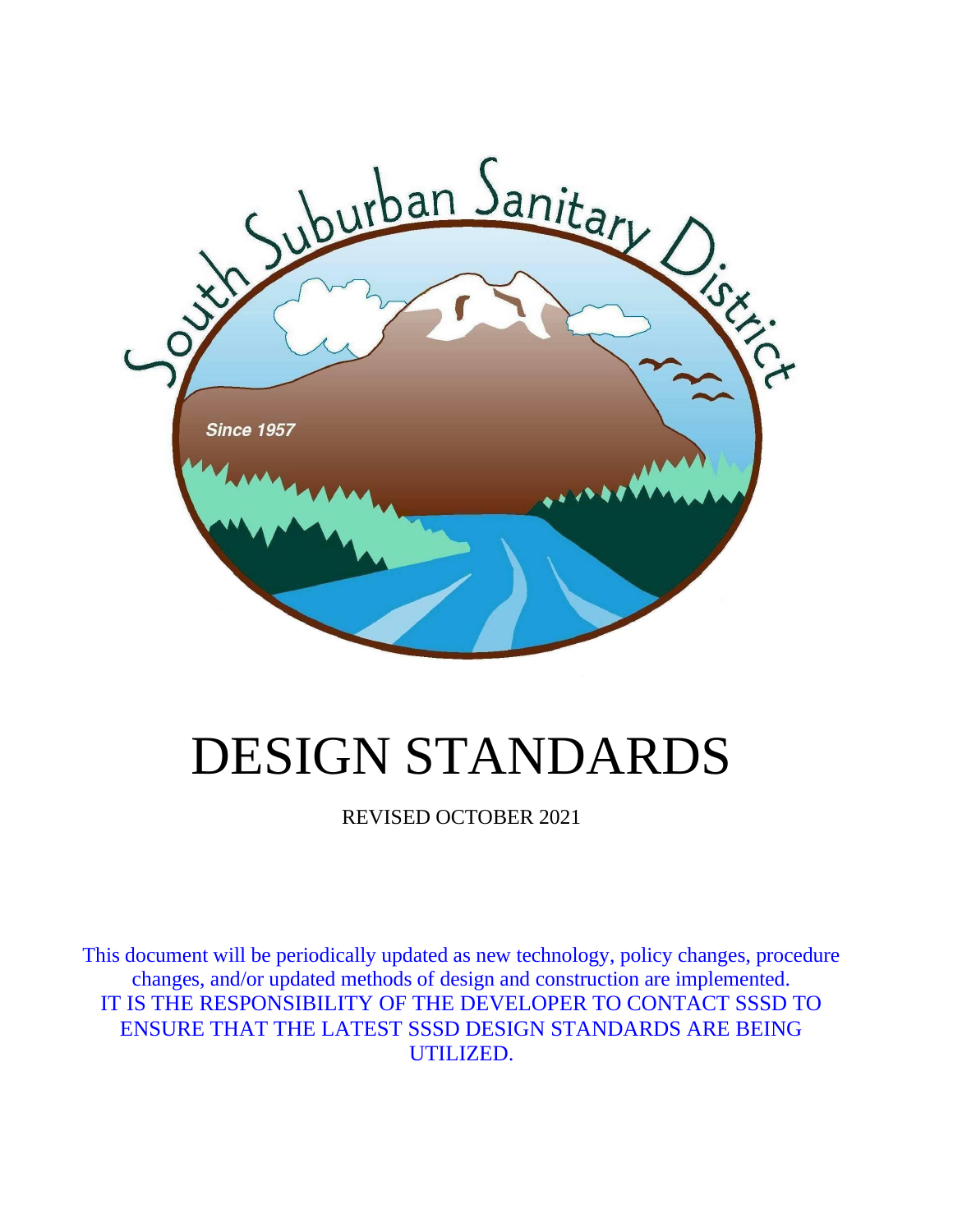#### **SOUTH SUBURBAN SANITARY DISTRICT DESIGN STANDARDS**

#### **TABLE OF CONTENTS**

#### **SECTION & HEADING PAGE**

| 1.1. DEVELOPER RESPONSIBILITY OVERVIEW               |
|------------------------------------------------------|
| 1.2. GENERAL INFORMATION                             |
| 1.3. DEFINITIONS                                     |
| <b>1.4. REFERENCE SOURCES</b>                        |
| 1.5. SYSTEM DEVELOPMENT CHARGE                       |
| 1.6. SUBMITTAL REQUIREMENTS                          |
| 1.7. RECORD DRAWINGS REQUIREMENTS                    |
|                                                      |
|                                                      |
| 2.1. GENERAL DESIGN CRITERIA                         |
| 2.2. DESIGN FLOWS                                    |
| 2.3. PIPING FOR SANITARY SEWERS                      |
| 2.4. MANHOLES                                        |
| 2.5. LIFT STATIONS                                   |
|                                                      |
| 3.1. REQUIRED INSPECTIONS                            |
| 3.2. PRESSURE TESTING                                |
| 3.3. HYDROSTATIC TESTING MANHOLES                    |
| 3.4. VACUUM TESTING MANHOLES                         |
| 3.5. DEFLECTION TESTING                              |
| 3.6. LAMPHOLE TESTING                                |
| 3.7. TELEVISION INSPECTION OF SANITARY SEWERS        |
| <b>3.8. DISTRICT FINAL INSPECTIONS</b>               |
|                                                      |
| SD-1 STANDARD MANHOLE FRAME & COVER                  |
| SD-2 NEW DROP MANHOLE AT EXISTING MAIN               |
| <b>SD-3 NEW MANHOLE AT EXISTING MAIN</b>             |
| <b>SD-4 MANHOLE ADJUSTMENT</b>                       |
| <b>SD-5 STANDARDCLEANOUT</b>                         |
| SD-6 SERVICE CONNECTION & CLEANOUT AT R.O.W. FOR NEW |
| <b>SEWER MAIN</b>                                    |
| SD-7 SERVICE CONNECTION & CLEANOUT AT R.O.W. FOR     |
| <b>EXISTING MAIN</b>                                 |
| SD-8 TRENCH DETAIL & TYPICAL T-SECTION               |
| <b>SD-9 NEW MANHOLE ON NEW MAIN</b>                  |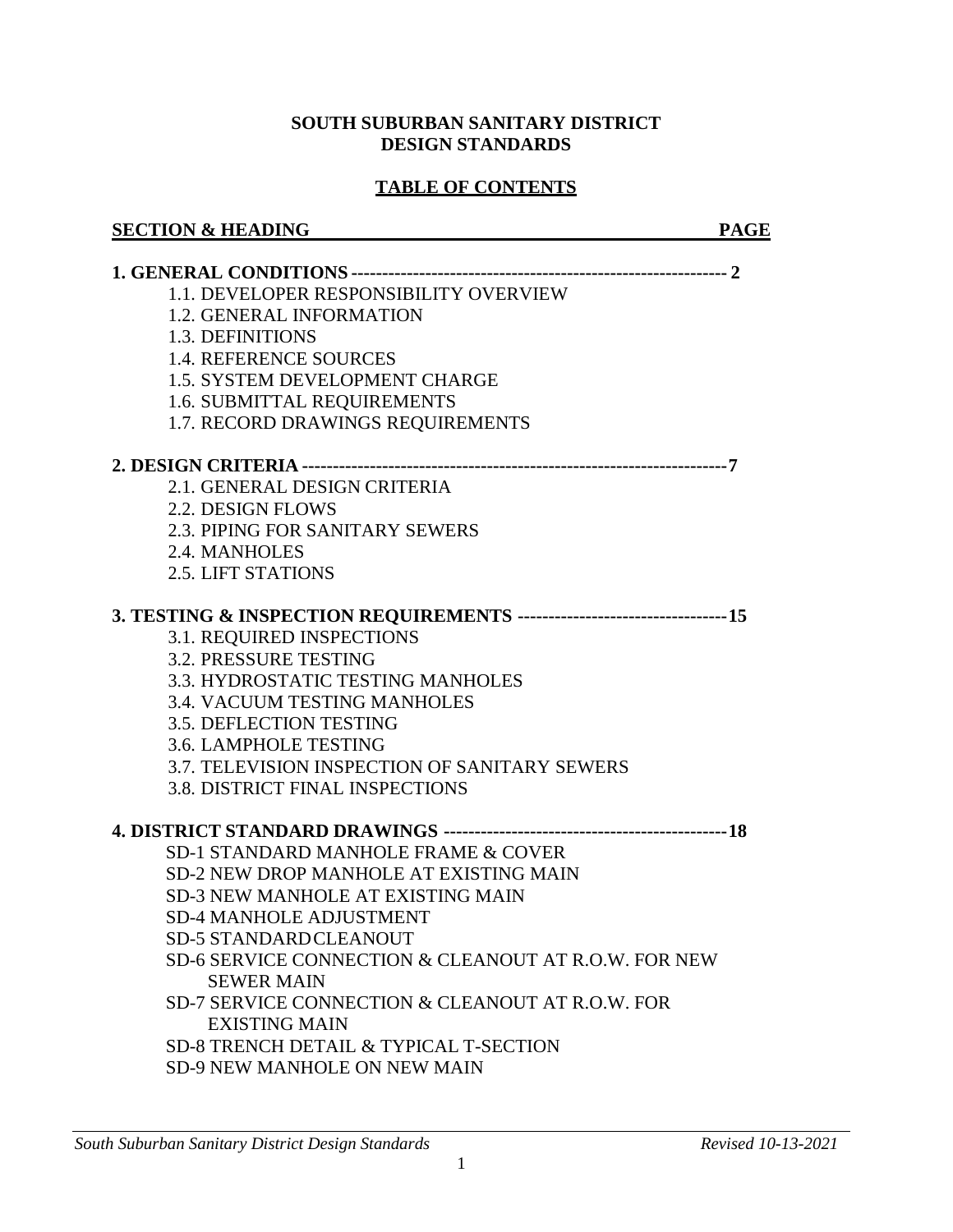# **SOUTH SUBURBAN SANITARY DISTRICT DESIGN STANDARDS**

# **REVISED: 10-13-2021**

# **1. GENERAL CONDITIONS**

# **1.1. DEVELOPER RESPONSIBILITY OVERVIEW**

- a. Before connecting to or altering South Suburban Sanitary District (District) system:
	- 1. Submit site plan drawings for all projects, except for laterals. Site plan must be drawn to scale; see SECTION 1.6 for submittal requirements.
	- 2. All designs connecting to District system must adhere to the design standards found in SECTION 2.
	- 3. All connections or alterations to District system must be approved before construction may begin.
	- 4. Developer must notify District forty-eight hours before beginning construction.
- b. During Construction:
	- 1. Developer shall adhere to all inspection requirements listed in SECTION 3.
	- 2. A set of District-approved plans and District standards shall be kept on the construction site while any work is performed.
- c. After Construction:
	- 1. Developer shall submit to-scale as-built plans to District.

# **1.2. GENERAL INFORMATION**

- a. It is the Developer's responsibility to ensure they have the latest version of District Design Standards.
- b. The District may vary or modify any District Design Standard, on a case-by-case basis, if it is found that the strict application of the District Design Standard is impractical or if it would result in hardship. Exceptions granted in any instance will not be binding in the future. The District is charged with responsibility for the interpretation and application of the Design Standards.
- c. Minimum Design Criteria: The District developed the District Design Standards to provide minimum design criteria to Developers for the design of wastewater facilities or conveyance systems that are owned by and/or will be dedicated to District. These District Design Standards include District Standard Drawings. Any design and/or construction changes that deviate from these District Design Standards must first be approved by District before work may commence. Be aware that upon plan review, District may require changes in the design depending upon the nature of the work performed or the presence of unusual field conditions. Furthermore, compliance to District Design Standards does not exempt the Developers from meeting further requirements of any other governmental or regulatory agency. The District has a plan review exemption.
- d. Applicability: These District Design Standards shall apply to the design and construction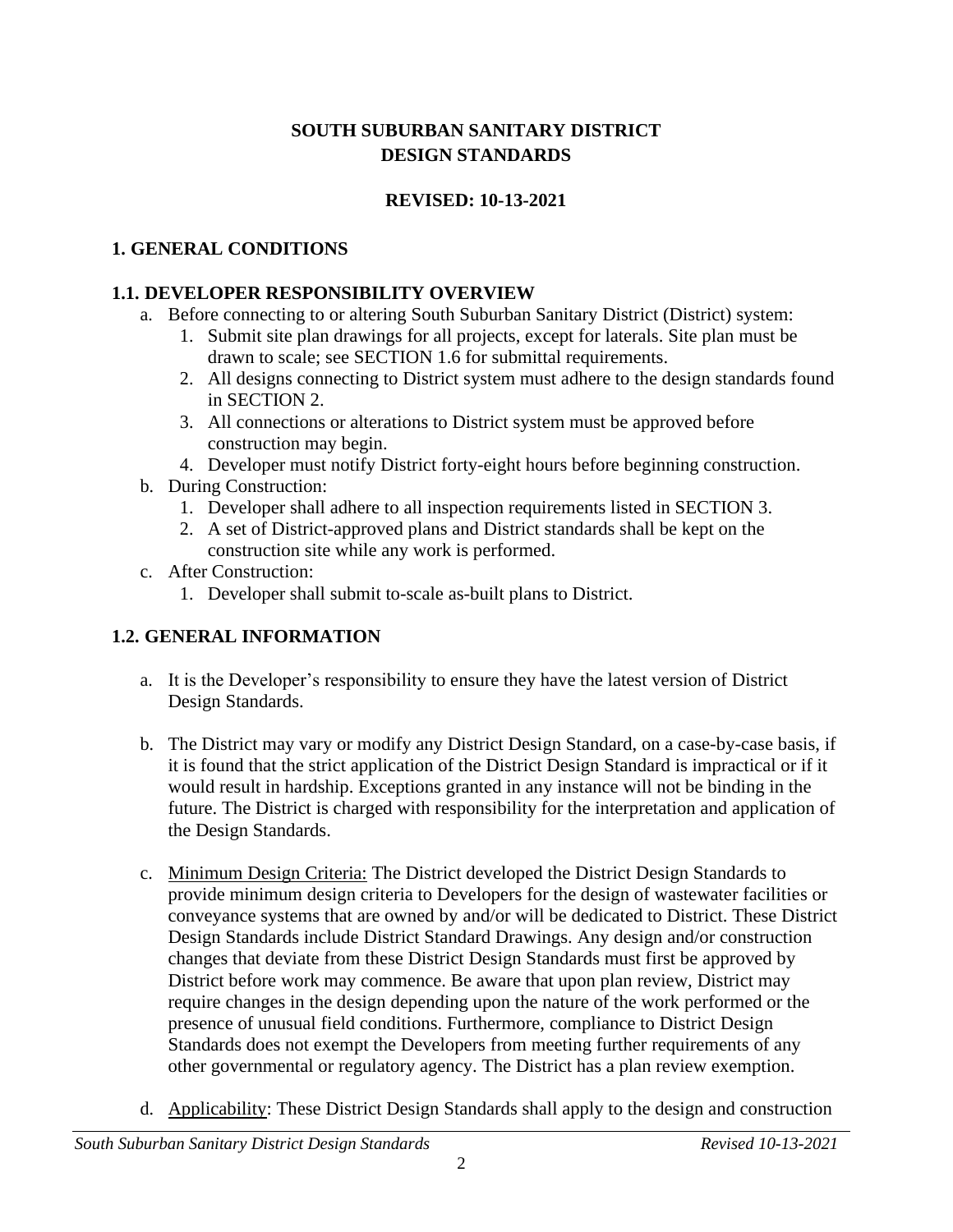of facilities that are owned by and/or will be dedicated to District, and whenever any public or private work is performed within an easement owned or maintained by District. District shall determine if the Design Standards apply.

e. Correspondence: District must be notified at least forty-eight (48) hours prior to commencement of construction. All correspondence and submittals associated with, or related to, any District sanitary system shall be addressed to:

| <b>South Suburban Sanitary District</b> | Phone: (541) 882-5744 |
|-----------------------------------------|-----------------------|
| 2201 Laverne Ave.                       | FAX: (541) 882-5013   |
| Klamath Falls, OR 97603                 |                       |

- f. Updates: This document will be periodically updated as new technology, policy changes, procedure changes, or updated methods of design and construction are implemented. It is the responsibility of the Developer to contact District to ensure that the latest District Design Standards are being utilized.
- g. Deviation From Standards: At any time, if the Engineer feels that a portion of the District Design Standards is not an adequate design, or if the Engineer can show that a particular design is equal to or exceeds the specific District Design Standard requirements, or if field conditions restrict the ability of the Engineer to comply with District Design Standards, they may request, verbally and in writing, that their design be implemented in its place. Any deviations from the District Design Standards shall be brought to the attention of District verbally and in writing. Upon review of the requested deviation, District will determine if it equals or exceeds District Design Standards and will notify the Engineer and/or Contractor of its decision.
- h. Accountability: Approval from District does not exempt the Developer from requirements of any other governmental regulatory agency. Any and all permits and submittals required by other agencies are the responsibility of the Developer. District will not accept responsibility for any requirements not addressed.

#### **1.3. DEFINITIONS**

| Per Capita--------------- Per Person          |                                                                   |
|-----------------------------------------------|-------------------------------------------------------------------|
| LF-----------------------Linear Feet          |                                                                   |
|                                               | PVC---------------------- Polyvinylchloride Pipe-ASTM D3034 SDR35 |
|                                               | HDPE ------------------- High Density Polyethylene Pipe           |
|                                               | CFS, cfs----------------- Cubic Feet per Second                   |
|                                               | CFM--------------------- Cubic Feet per Minute                    |
| ADF -------------------- Average Daily Flow   |                                                                   |
| gpd-----------------------Gallons Per Day     |                                                                   |
| gpm ---------------------- Gallons Per Minute |                                                                   |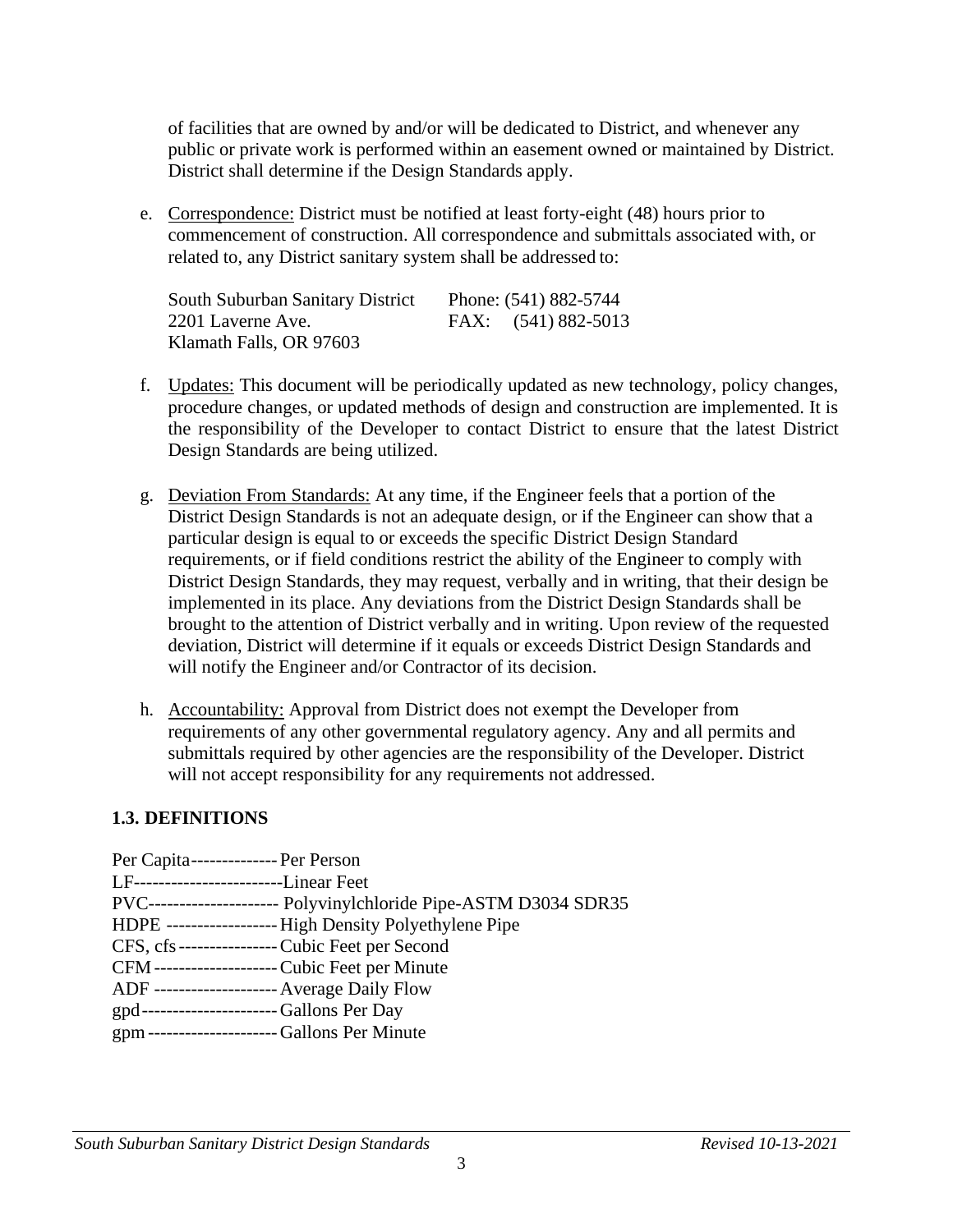# **1.4. REFERENCE SOURCES**

All sanitary sewer conveyance systems, facilities, and connections shall be designed and constructed to District Design Standards. However, unless otherwise noted, all construction and materials shall also comply with requirements of appropriate standards of publications from all other regulatory agencies as they apply to the system being designed. Portions of District Design Standards were adopted from publications by engineering and educational sources listed below:

| <b>APWA</b> | <b>American Public Works Association</b>        |
|-------------|-------------------------------------------------|
| <b>ASTM</b> | <b>American Standards for Testing Materials</b> |
| <b>AWWA</b> | <b>American Water Works Association</b>         |
| DEQ         | Oregon Department of Environmental Quality      |
| <b>ODOT</b> | Oregon Department of Transportation             |
| <b>OAR</b>  | Oregon Administrative Rules                     |
| <b>ORS</b>  | <b>Oregon Revised Statutes</b>                  |
|             |                                                 |

All design parameters utilized must comply with District Design Standards unless otherwise approved by District.

# **1.5. SYSTEM DEVELOPMENT CHARGE**

# **SEE Current SDC ordinance**

# **1.6. SUBMITTAL REQUIREMENTS**

- 1.6.1. Testing Fee: A cost estimate of District facilities to be constructed shall be prepared by the Design Engineer and provided to District. Prior to commencing construction of facilities to be owned by District, a fee for the cost of inspections and testing in the amount oftwo (2) percent of the Engineer's estimated cost of construction shall be submitted to District after design approval. This fee covers the actual cost for on-site inspections by District staff. This fee is only applicable to that construction within Public Right of Way or dedicated easement.
- 1.6.2. Plan Review Fee: A one-time plan review fee will be required at the time of submittal of design plans to District. This fee will pay for the cost of review of the submitted design plans associated with a single project, including re-submittals after District initial review comments. The amount of this fee will be determined by District based on the size and complexity of the project but shall not be less than \$150.00. A review will not commence until this fee is paid to District. **This plan review fee is only applicable to those developments being constructed in Public Right of Way or dedicated easement**.
- 1.6.3. Submittals Required: Design Plans shall be submitted for review and approval for all new construction that involves connection to any District system, except for residential laterals. No sewer construction shall take place without first obtaining approval from District.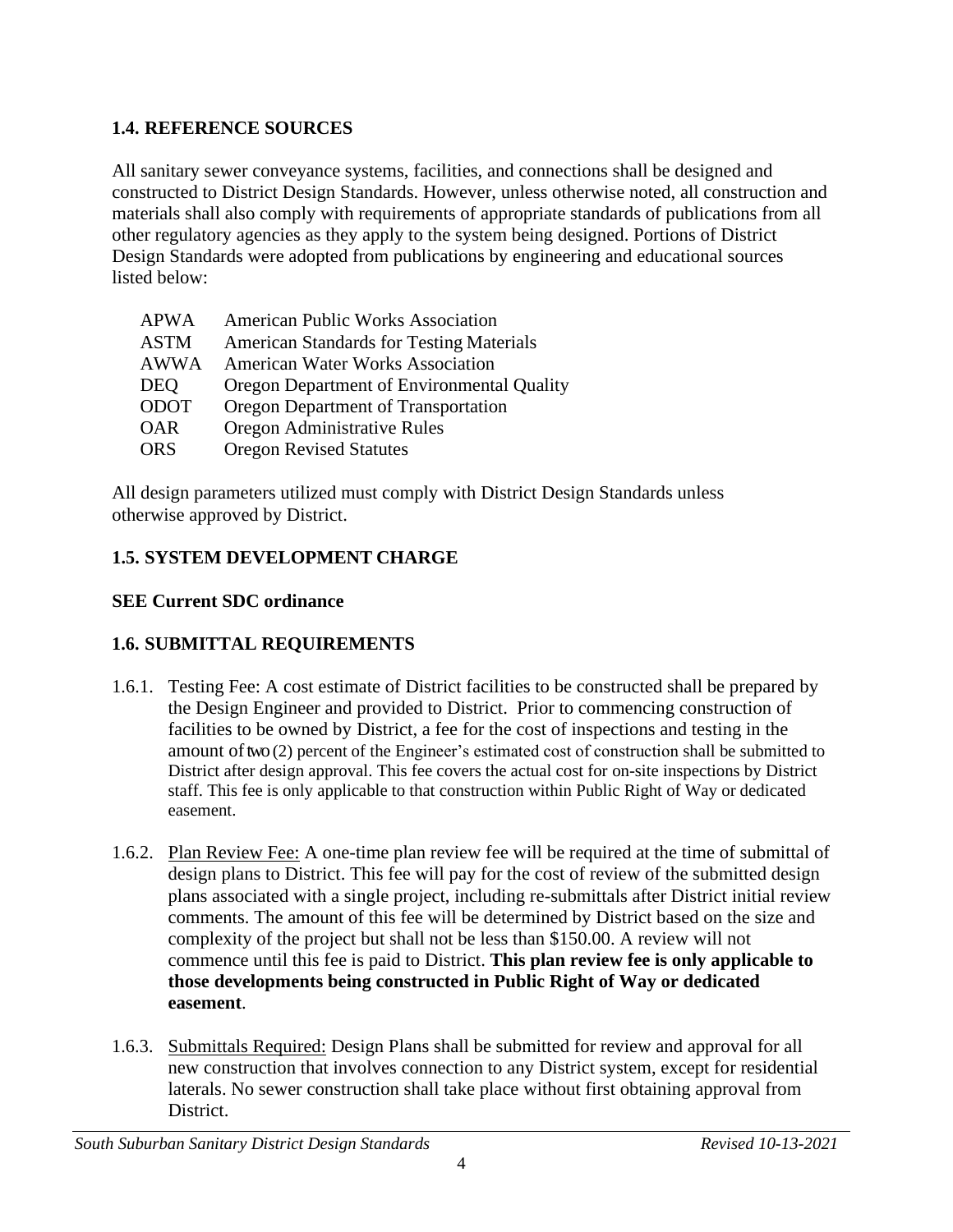- 1.6.4. Sign & Seal: All plans submitted must be signed and sealed by a registered professional licensed in the State of Oregon to provide the services rendered.
- 1.6.5. Plan & Profile: A Plan & Profile drawing must be submitted on 22" x 34" size paper at an engineering scale appropriate for the project.
	- a. District Standard Details related to the proposed development shall be shown on the set of plans.
	- b. Text size shall be 0.08 inches or larger.
	- c. Proposed and existing ground must be shown on the profile.
	- d. A District signature block must be provided on the first sheet of all plans submitted to other regulatory agencies such as City, County, State, or Federal Government.
	- e. Each plan view must show current zoning, existing conditions, proposed sewersystems, and, if available, any expected future build-out, all existing on-site and neighboring utilities, and any feature that may affect the system design.
	- f. The following labeling shall be shown on the profile:
		- 1. Gravity Sewers: Label pipes to indicate length, size, type, & percent slope. Example: *35 LF 8" PVC @ 0.40%*
		- 2. Manholes: Label manholes to show top elevation, invert elevations, pipe sizes, whether pipe is flowing in or out, and direction of pipe indicated by N, S, E, W, NW, NE, SW, or SE according to which it is closest to.

Example: *MH #5 Top Elev. = 4300.00 I.E (12"OUT-S) = 4293.00 I.E. (8"IN-N) = 4294.00 I.E. (8"IN-SW) = 4293.90*

- 3. Surface: Label surface elevations appropriately (Proposed and Existing).
- 4. Crossings: Label crossings of existing and proposed utilities with appropriate clearance called out. See District Design Standards Section 2.3.1(k) for crossing requirements.
- 5. Service Laterals: Label laterals with distances from the center of the downhill manhole.
- g. Existing System Connection: District will not accept any new facilities connected to the existing sanitary collection system unless they are inspected and approved by District.
- h. Approval Requirement: No construction of any wastewater conveyance system to be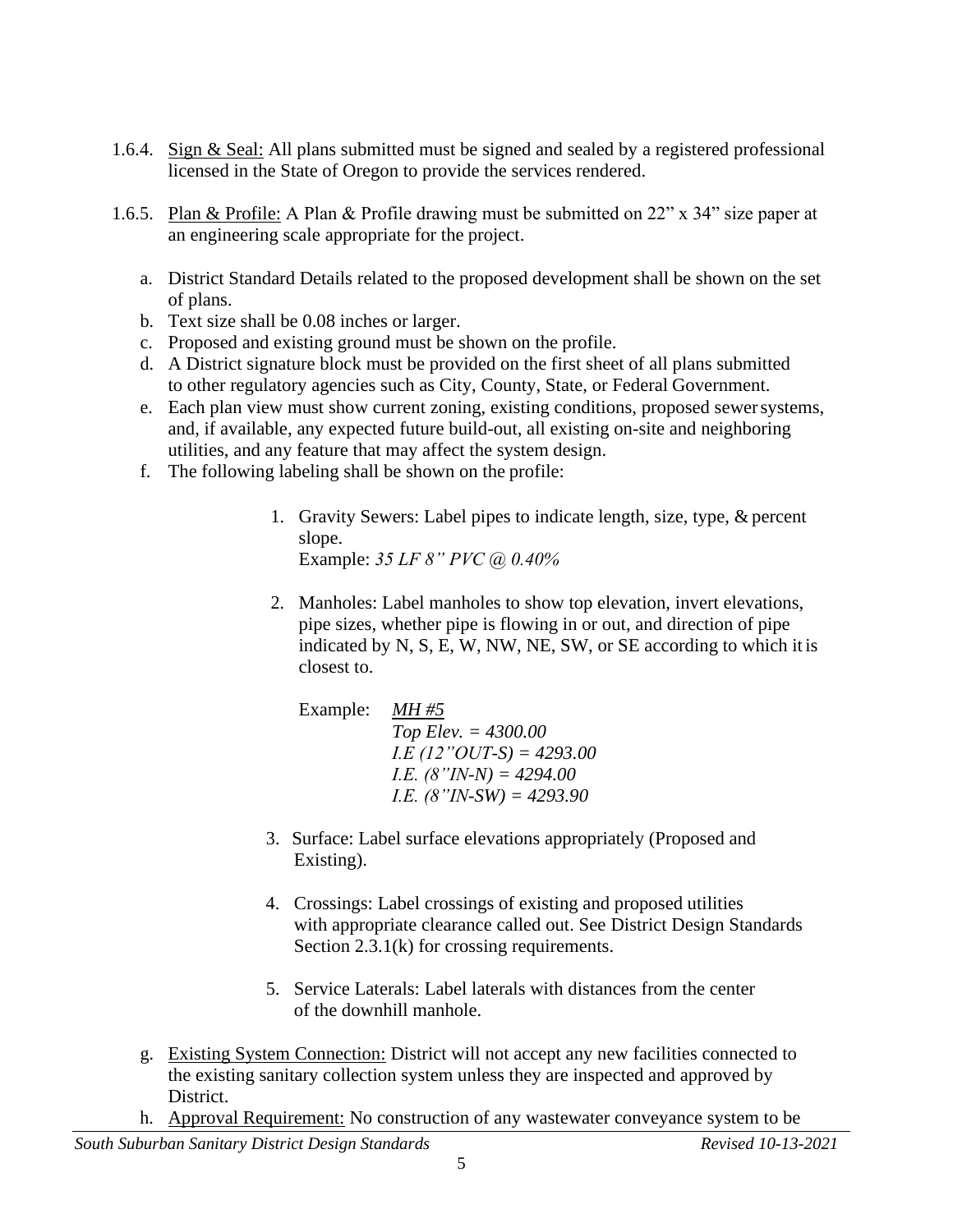owned by District shall commence without first gaining approval of District.

# **1.7. RECORD DRAWINGS REQUIREMENTS**

- a. Record drawings shall be submitted within (60) sixty days of completion of construction on paper and shall consist of the full set of plans.
- b. In addition to record drawings, a plan view shall be submitted on paper reproducible vellum or mylar at a scale of  $1" = 100'$ . No exceptions to scale will be accepted.
- c. An electronic file, labeled and dated, of the Record Drawings shall be submitted with the hard copy in a District approved version of AutoCAD on CD or USB drive.
- d. Record Drawings shall include the following information:
	- Title, date, and information of submitter
	- All sheets shall be labeled "Record Drawings"
	- Pipe sizes and slopes
	- Manhole labels for all inverts
	- All connection points to existing, proposed, or future systems
	- All crossings with other utilities
	- All other utilities in the area
	- All service connections, cleanouts, and lamp-hole risers
	- All information that deviates from District Design Standards
	- Label all roads and major structures in the area
- e. Final approval shall be obtained from District and all testing and inspections shall be completed and accepted prior to completing the Record Drawings. (See District Design Standards, Section 3 for Inspection and Testing Requirements.) No connections to the facility shall be made until final approval is obtained from District.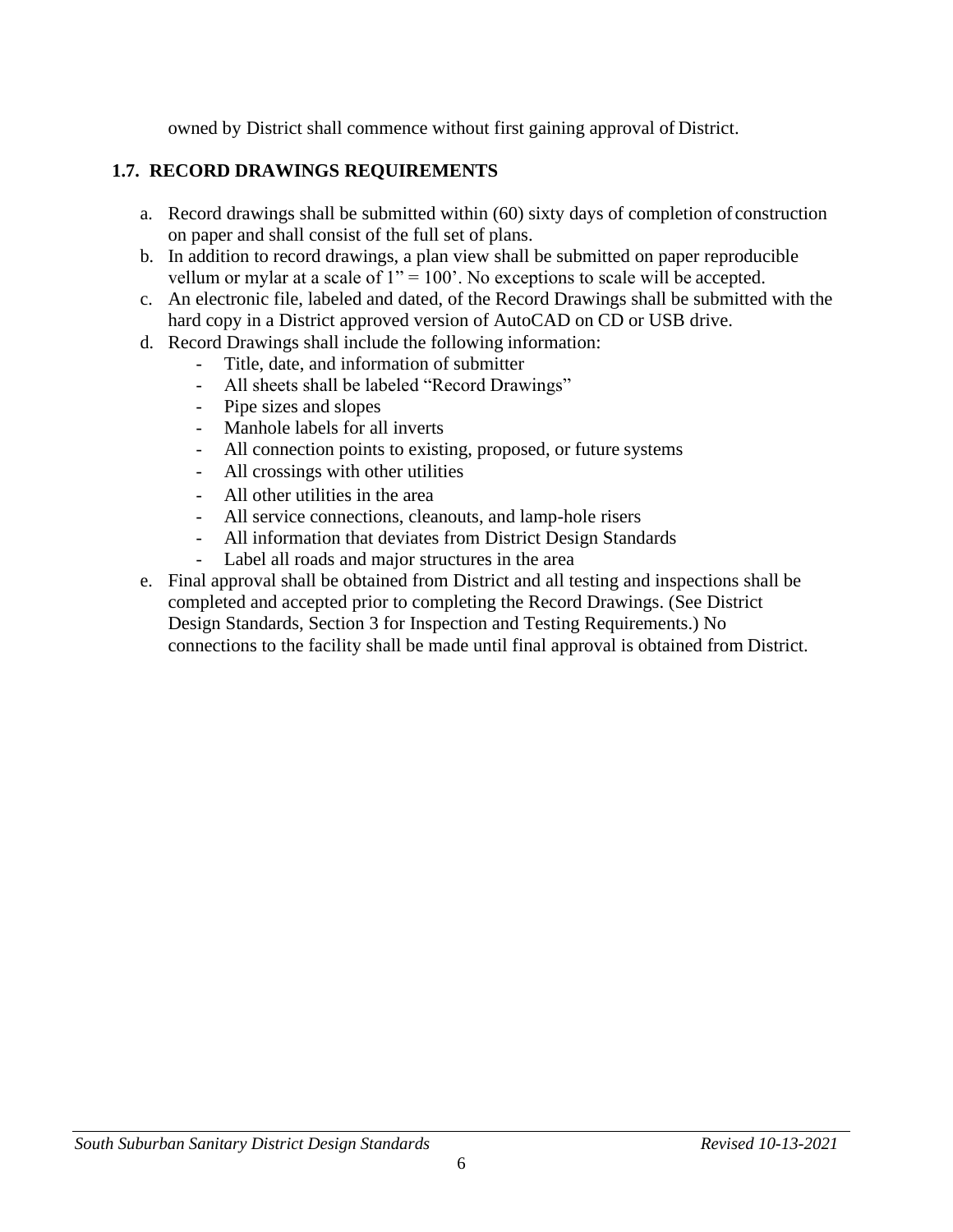#### **2. DESIGN CRITERIA**

This section provides general design criteria and guidance for the implementation of sanitary sewer collection systems.

#### **2.1. GENERAL DESIGN CRITERIA**

- a. District Design Standard: All sanitary sewer collection systems that will be ownedand maintained by District, including all connections and appurtenances thereto to its rightof-way line, shall be constructed to District approved Design.
- b. Easements: Will only be accepted when all other options have been exhausted. All sanitary sewers, gravity or force mains, which are not located in a public right-of-way, but which are to be maintained by District, shall be centered in a minimum sixteen (16) foot wide easement owned by District. If for any reason the sewer line cannot be centered in the easement, special approval must be obtained by District. Easements shall be accurately located with dimensions shown on the plan sheets. All easement locations must be approved by District and created prior to acceptance of the sewer improvement. No permanent structures, other than sanitary sewers, shall be constructed within the easement. No trees will be allowed in the District easements unless they are existing trees and are approved by District. Removal of any structures or trees will be at the expense of the property owner who placed them in the easement at a time and material rate. Landscaping in an easement must be approved by District and District vehicle access must still be made available. All plantings must be of shallow root type.
- c. Grease Traps: District will not accept grease traps in the District system. Grease Traps are to be on private property, operated and maintained by the property owner, meet and be approved by County Building and DEQ requirements.
- d. Amalgam Separator (Dental Office): A dentist who places in or removes from the human oral cavity dental materials containing mercury shall have an amalgamseparator installed on a wastewater drain in a dental facility where the dentist practices if dental materials containing amalgam pass through the wastewater drain. The amalgam separator must be verified by the manufacturer to remove at least 95 percent of the amalgam that passes through the drain on which it is installed.

# **2.2. DESIGN FLOWS**

|                                  | Daily        |                |              |
|----------------------------------|--------------|----------------|--------------|
| Contributor                      | ADF<br>(gpd) | Oper.<br>Hours | ADF<br>(gpm) |
| <b>Single Family Residence</b>   | 364          | 18             | 0.34         |
| <b>Multiple Family Residence</b> | 260          | 18             | 0.24         |
| Light Commercial Flow (per acre) | 2800         | 18             | 0.74         |

**Flow Calculation Table**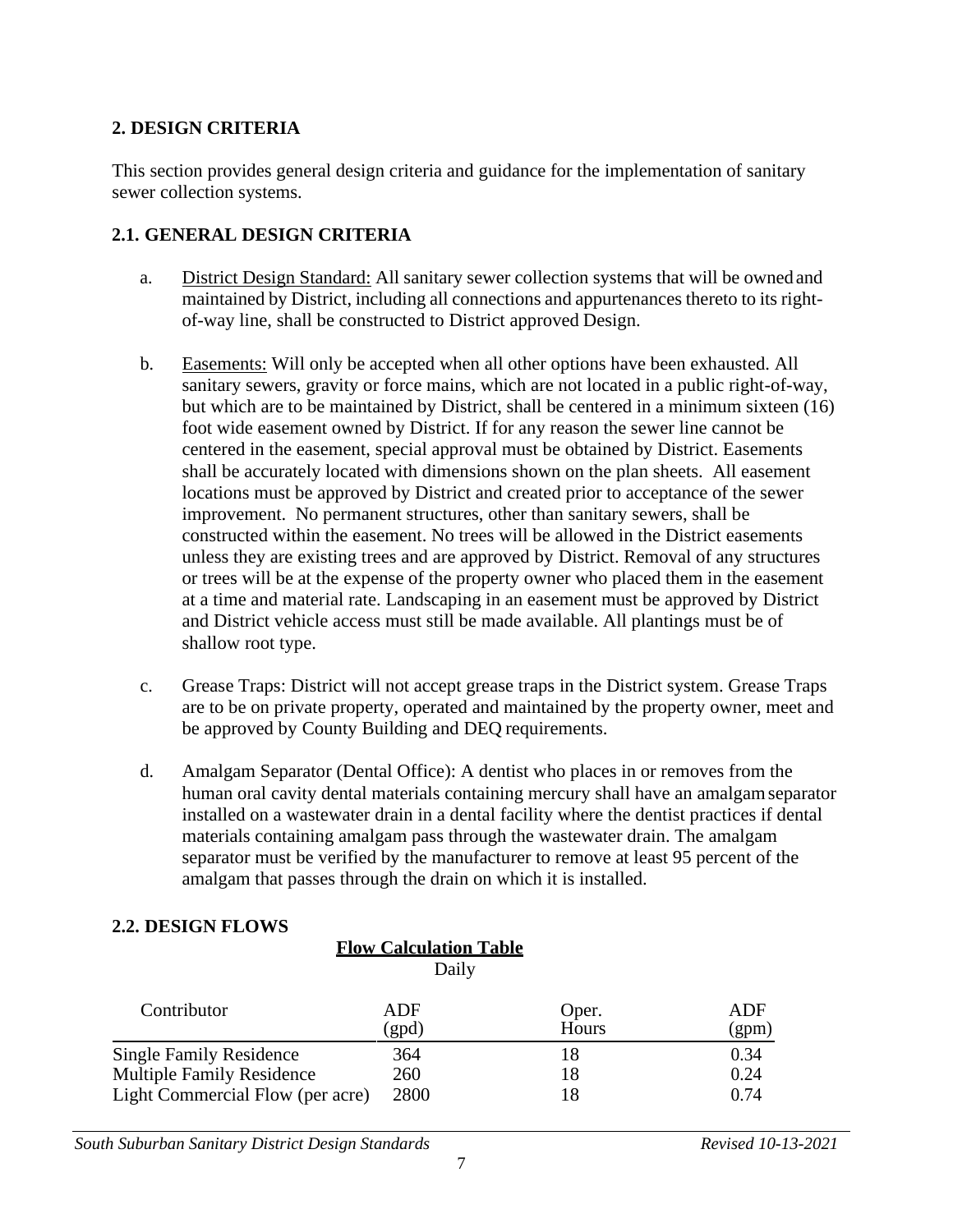- a. Single Family Occupancy: Residential single-family occupancy shall be estimated at 2.8 persons per unit unless it can be shown that a lesser number of occupants can be justified to District.
- b. Single Family Residence: A residence designed to house a single family.
- c. Multiple Family Occupancy: Multiple family residence occupancy shall be estimated at 2.0 persons per unit unless it can be shown that a lesser number of occupants can be justified by District.
- d. Multiple Family Residence: A living unit within a building or group of buildings designed to house two (2) or more families, living independently of each other.
- e. Residential Design Flows: Residential average flows shall be computed on a per-capita basis using a minimum of 130 gallons per capita per day. See the Flow Calculation Table above for actual design flows.
- f. Commercial & Industrial Report: Commercial and Industrial developments producing waste that will enter a District system shall be required to submit a report in writing that includes the following:
	- general site information
	- type of waste being discharged
	- amount of waste being discharged

After review District may require, at their discretion, that pretreatment take place prior to discharge into a District system. If deemed necessary, District may also require that a more detailed report be submitted.

- g. Light Commercial Design Flow: Design flows for Light Commercial shall be computed at 2800 gallons per day per acre of land unless otherwise determined by District. (See the Flow Calculation Table above.)
- h. Heavy Industrial Design Flow: District will not accept Industrial flow.

# **2.3. PIPING FOR SANITARY SEWERS**

#### 2.3.1. General

- a. Construction Drainage: No stormwater or drainage of any type will be allowed to flow through any sanitary sewer pipes during construction.
- b. Construct to Design Standards: All sewer mains, laterals, manholes and sanitary sewer facilities shall be constructed to District Design Standards and/or approved revision thereto.
- c. Installation of Pipe: All types of sewer pipe shall be installed with the bell-end upgrade or forward from the connection on an existing sewer or from a designated starting point approved by District. Nipple ends of all gasketed pipe shall be beveled prior to installation. After placing a length of pipe in the trench, the spigot shall be centered in the bell and the pipe seated within and brought to correct line and grade. During joining, the pipe shall be partially supported to minimize unequal lateral pressure and to maintain concentricity. Pipe handling after the gasket has been affixed shall be carefully controlled to avoid disturbing and dislocating the gasket. Any disturbed or dislocated gaskets shall be removed, the pipe cleaned, gasket replaced, and lubricated before joining the sections.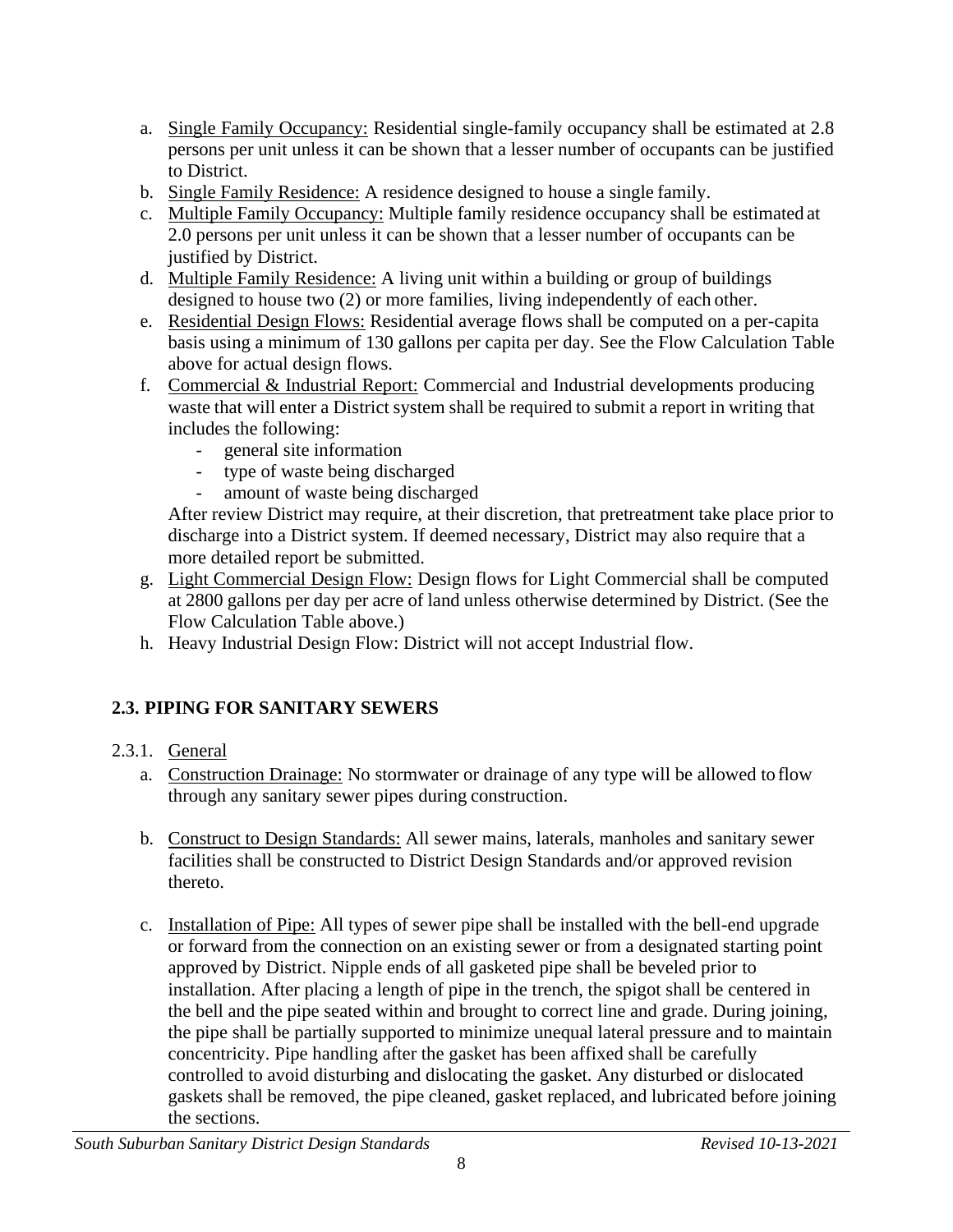- d. Tracer Wires and Tape: Regular tracer wire shall be used when open digging. The copper head needs to be used when boring. Tracer wire must be placed on top of all new pipes being installed secured with tape. Tracer tape must be installed above all new pipes eighteen (18) inches at manholes and cleanouts, tracer wire must be a minimum of twelve (12) inches looped or coiled inside the manhole or cleanout housing and must be easily accessible from the top as shown in the District Standard Drawings. Tracer wire shall be 10 AWG single strand copper encased in green sheathing (Copperhead Industries High Strength 1030 or equivalent). Splices shall be made using Direct Bury Splice Kits from 3M Electrical Products Division.
- e. Jointing: All joints shall be connected with approved non-shear coupling to include rubber, synthetic rubber, and plastic materials specially manufactured for the joint and pipe size.
- f. Labeling: All pipe shall be clearly marked with type, class, and/or thickness, as applicable. Lettering shall be legible and permanent under normal conditions of handling and storage.
- g. Fittings: All fittings including caps and plugs shall be of an approved material and gasketed with the same gasket material as the pipe unit.
- h. Connect to Existing: Where it is necessary to connect to an existing sewer during construction, only new pipe having the same inside diameter will be used in reconnecting the sewer. Where joints must be made between pipes with a mismatched wall thickness, the Contractor shall use non-sheer coupling, adapter, or coupling-adapter to make a watertight joint.
- i. New Construction: Install 4"x4" wood vertical post at new cleanout and end of pipe. Post must extend minimum 2 ft above grade and minimum 2 ft depth.
- j. Design Life: All sanitary sewer pipe systems shall be designed and installed with a design life of not less than fifty (50) years.
- k. Minimum Cover: Minimum covers for all sewer pipes in public rights-of-way or easements shall be thirty-six (36) inches, including laterals, unless otherwise noted on the plans and approved by District.
- l. Load Calculations: When shallow installations and/or heavy traffic loads will ensue, load calculations will be required to be submitted. The Engineer is responsible to demonstrate that the system will be able to withstand the anticipated loads.
- m. Crossings: When crossing a water main, the sanitary sewer pipe must cross beneath the water main with a minimum of eighteen (18) inches between the top of the sewer pipe and the bottom of the water main and one full length of pipe, twenty (20) feet, must be centered at the crossing. All other utility crossings shall have a minimum of six (6) inches clearance between utility line and sewer pipe. Any deviations to this requirement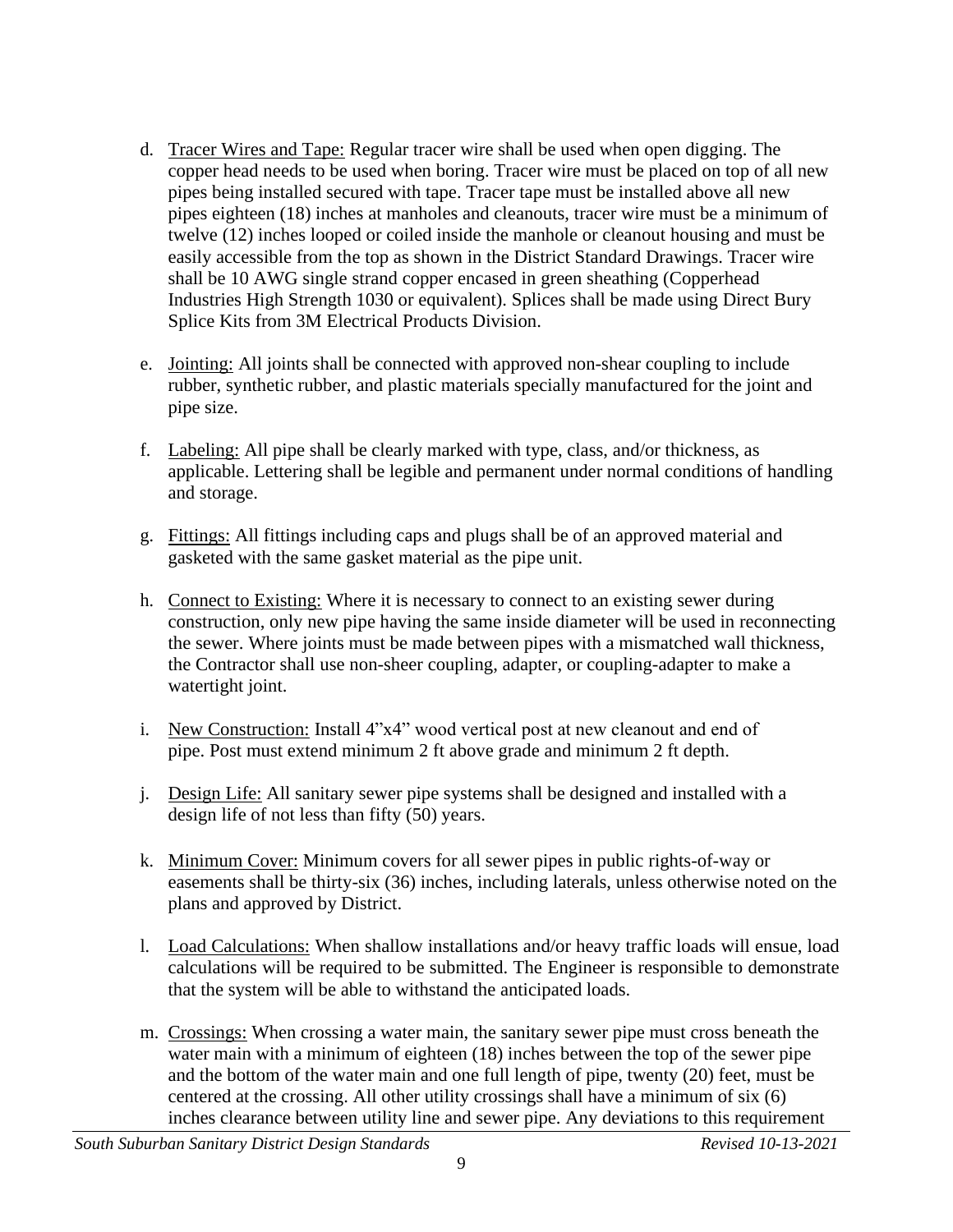must be approved by District.

#### 2.3.2. Gravity Sewer Pipes

- a. No Curved Pipes: No curved sewers will be accepted. All sewer mains shall have line and grade staked by a Professional Engineer or Land Surveyor, prior to construction. All mains are to be laid straight between manholes. No 90-degree horizontal bends will be accepted.
- b. Material: All PVC gravity sewer pipe shall be new, green in color and shall meet the minimum requirements of ASTM D3034 SDR 35 pipe. All Ductile Iron Pipe shall be Class 50, cement mortar lined and meet the requirements of AWWA C151 unless load conditions dictate Class 52.
- c. Defective Piping: No broken or defective sewer pipe or damaged materials will be allowed.
- d. Minimum Pipe Diameter: The minimum pipe diameter for gravity sewer mains shall be eight (8) inches unless otherwise approved by District.
- e. Trenches: All gravity sewer pipes shall have a minimum of thirty-six (36) inches of cover, including laterals within the right-of-way. Trenches shall be excavated to the depth and grade specified. Pipe bedding shall be placed to provide a uniform and continuous bearing and support for the pipe on solid undisturbed or compacted ground.
- f. Flow Velocity: Gravity sewers shall be sized assuming pipes to be flowing full to ensure average daily velocities in the range of 2-5 feet per second, with optimum velocity design being 2.5 feet per second. At Peak Flows, the maximum design velocity shall not exceed seven (7) feet per second. Nor should the Average Daily Flow drop below two (2) feet per second.
- g. Slopes, & Lengths: Minimum gravity sewer slopes, and manhole spacing shall be as follows:

| Sewer<br><b>Size</b><br>(inches) | Minimum<br>Slope<br>$(\%)$ | Manhole<br>Spacing<br>$(\text{feet})$ . | Minimum<br>Manhole<br>Depth (Feet) |
|----------------------------------|----------------------------|-----------------------------------------|------------------------------------|
| 8                                | 0.40                       | 400                                     | 3 Feet above                       |
| 10                               | 0.28                       | 400                                     | top of sewer                       |
| 12                               | 0.22                       | 400                                     | line for all sewer                 |
| 15                               | 0.15                       | 400                                     | line size                          |
| 18                               | 0.12                       | 400                                     |                                    |
| 21                               | 0.10                       | 500                                     |                                    |
| 24                               | 0.08                       | 500                                     |                                    |

(Manhole spacing shall be measured from the center of each manhole and pipe lengths shall be called out as if they extend to the center of the manhole.)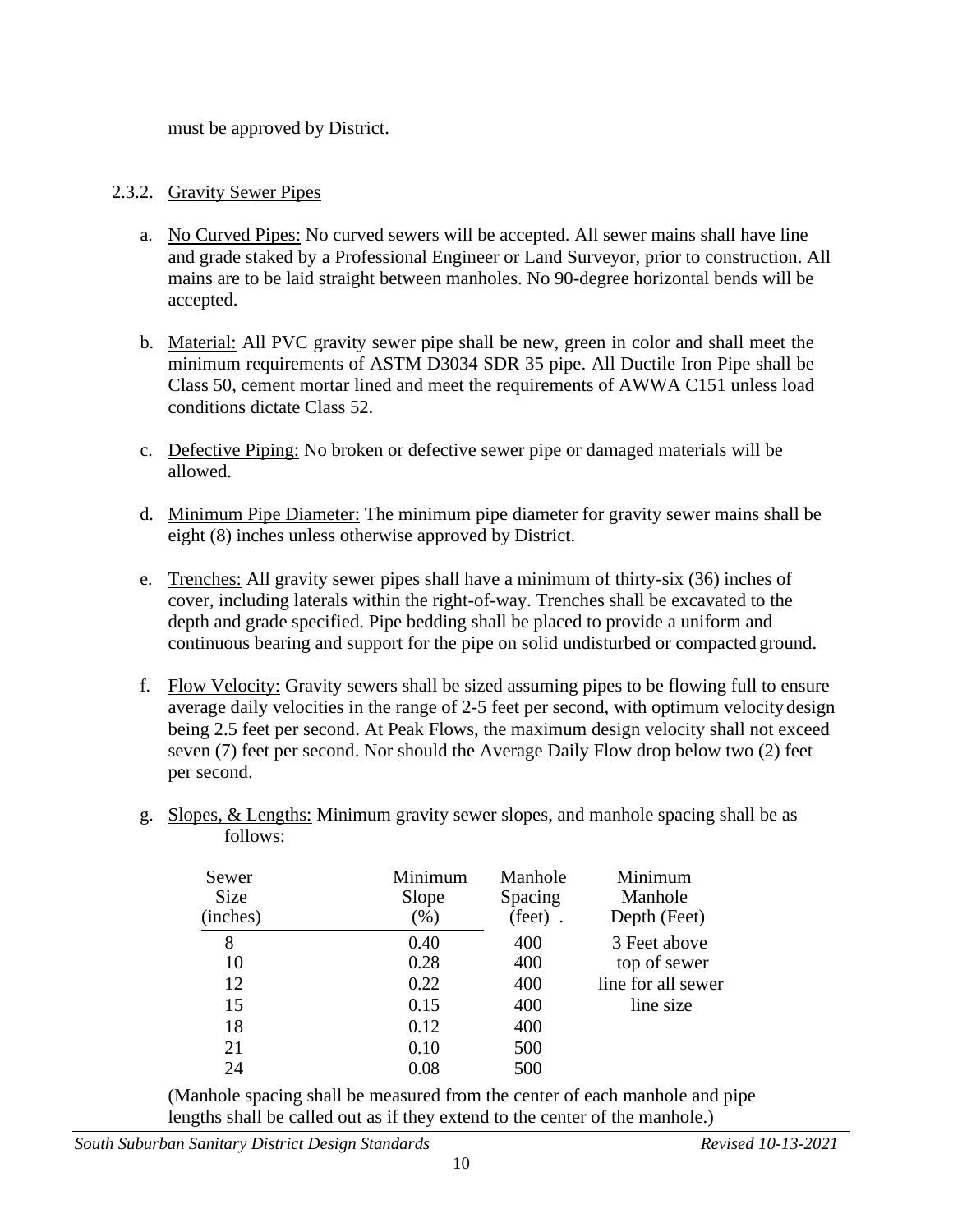h. Extreme Slopes: Sewer lines approved by District with slopes greater than 7%, or velocities over 15 fps shall be designed and constructed with pipe restraints and manhole scour protection on a case-by-case basis and in accordance with DEQ requirements.

#### 2.3.3. Service Connections & Laterals

- a. Cleanouts: District is responsible for the maintenance of sewer laterals from District's sewer main to boundary of utility right-of-way. A cleanout and service box shall be installed to surface grade at the boundary of utility right-of-way behind the curb or the sidewalk, as shown on District Standard Drawings. The property owner is responsible for the section of the lateral that lies outside the boundary of utility right-of-way.
- b. Fittings: All fittings shall be factory-produced and shall be designed for installation on the pipe to be used.
- c. Sizing of Laterals: The portion of the lateral located within the public right-of-way shall have a minimum diameter of four (4) inches for all residential units. Commercial or Industrial service connections may require larger pipe sizes. Sizes must be approved by District prior to any construction taking place.
- d. Number of Connections: There shall be no more than one service connection per lateral without District approval.
- e. Existing Connection to Main: When connecting laterals to an existing main, the main line must be core drilled and a Romac saddle shall be installed. (See District Standard Drawings for clarity.)
- f. Stormwater Runoff: Stormwater runoff, including roof drains, shall not be connected to or discharged into the sanitary sewer system.
- g. Systems Development Charge: The Systems Development Charge (SDC) must be paid prior to any connections to the sanitary sewer main.
- h. Plugs or Caps: All laterals shall be plugged with flexible jointed caps, or acceptable alternate, securely fastened to withstand internal test pressure. These plugs or caps shall be readily removable, and their removal shall provide a socket suitable for making a flexible jointed lateral connection or extension.

#### 2.3.4. Force Mains in Public Right of Way

- a. Flow: All force mains shall be designed with a flow velocity in the range of 3 to 6 feet per second.
- b. Diameter: All force mains must be at least four (4) inches diameter.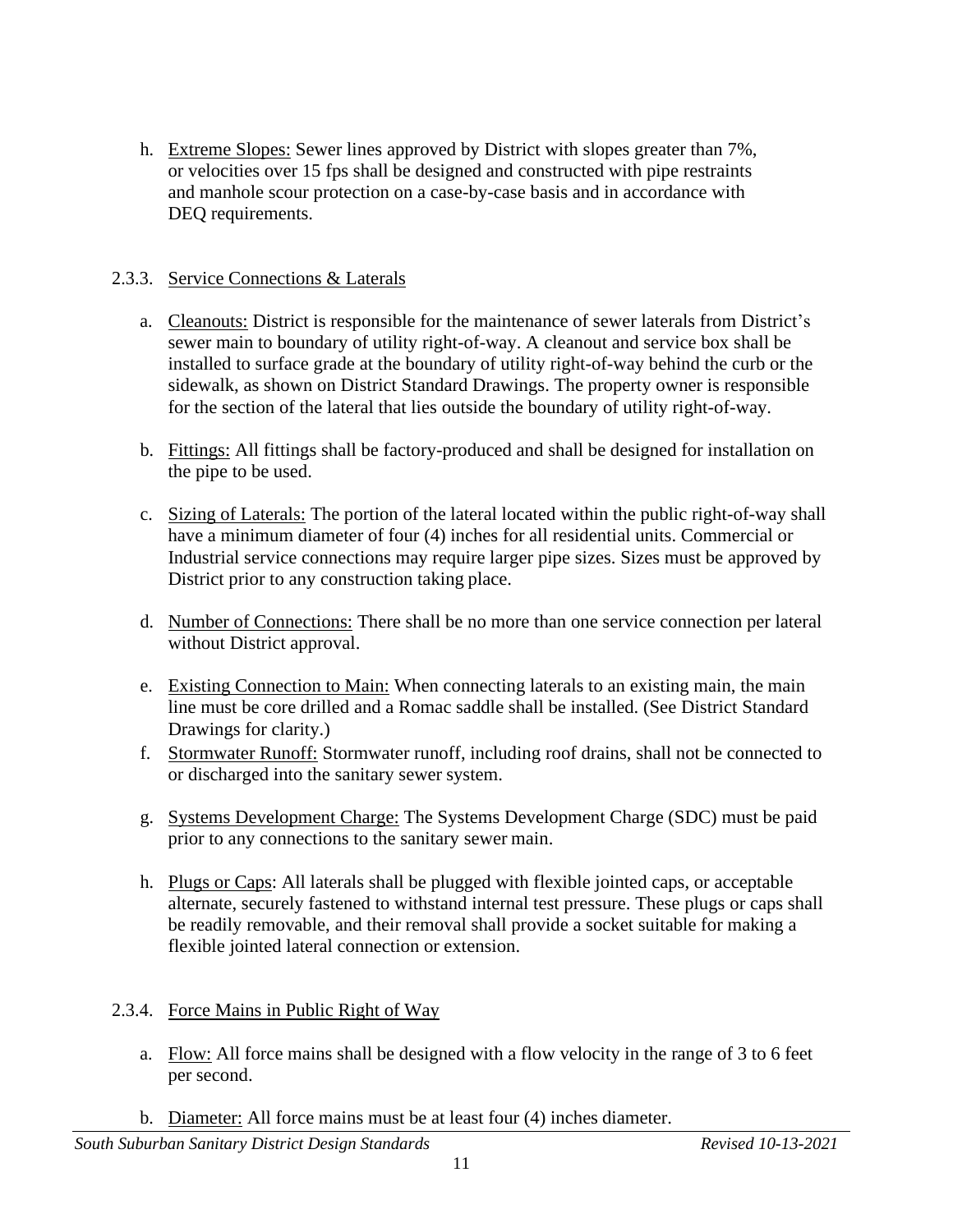- c. Trenches: All force mains shall have a minimum of thirty-six (36) inches of cover to finish grade. Trenches shall be excavated to the depth and grade specified. Pipe bedding shall be placed to provide a uniform and continuous bearing and support for the pipe on solid undisturbed or compacted ground.
- d. Pipe Material: Pipe sizes from four (4) inches to eight (8) inches shall be either PVC or HDPE. Larger pipe sizes shall be Ductile Iron Pipe. Concrete pipe will not be considered for use in force mains unless first approved by District.
- e. Restrained Pipes: PVC or ductile iron pipe may be restrained with Meg-a-lug type joints if deemed necessary by District. HDPE pipe with heat fusion joints, do not require additional restraining. A surge analysis must be performed to determine the maximum pressure that the pipe will need to withstand and shall address the placement and sizing of air and vacuum relief valves.
- f. Air Release Valves: Air release valves will be required at any section of pipe that is a high point that exceeds the nominal diameter of the pipe.

# **2.4. MANHOLES**

a. District Design Standard: All manholes shall be constructed according to District Design Standards.

Material: All manholes shall be constructed as shown in District Standard Drawings. All cones, rings and bases shall be pre-cast concrete. All pre-cast sections shall be Class 4000 concrete.

- b. Cone Sections: All cones must be pre-cast, Class 4000 concrete. Cones shall provide a diameter reduction from forty-eight (48) to twenty-four (24) inches and be eccentric in construction.
- c. Joints: All joints between pre-cast manhole elements shall be watertight gasketed.
- d. Mortar Lining: After the manhole is assembled in place, the Contractor shall mortar the manhole at all connected parts. All pipes and obstructions that protrude thru the walls or base of the manhole shall be grouted smooth with the wall of the manhole inside and out. All debris shall be removed from manholes. There shall be no standing water allowed in the invert of manholes. All grouting, inside and outside, shall be smooth and flush.
- e. Grade Rings: Concrete (masonry), and steel grade rings may be used for adjustment of the casting to final street grade. The total grade rings height shall be not less than two (2) inches and not more than twelve (12) inches.
- f. Frame & Cover: Frame & Cover shall be as shown in District Standard Drawings and be twenty-four (24) inch by Titus Industrial Group, Inc. or approved equal. District reserves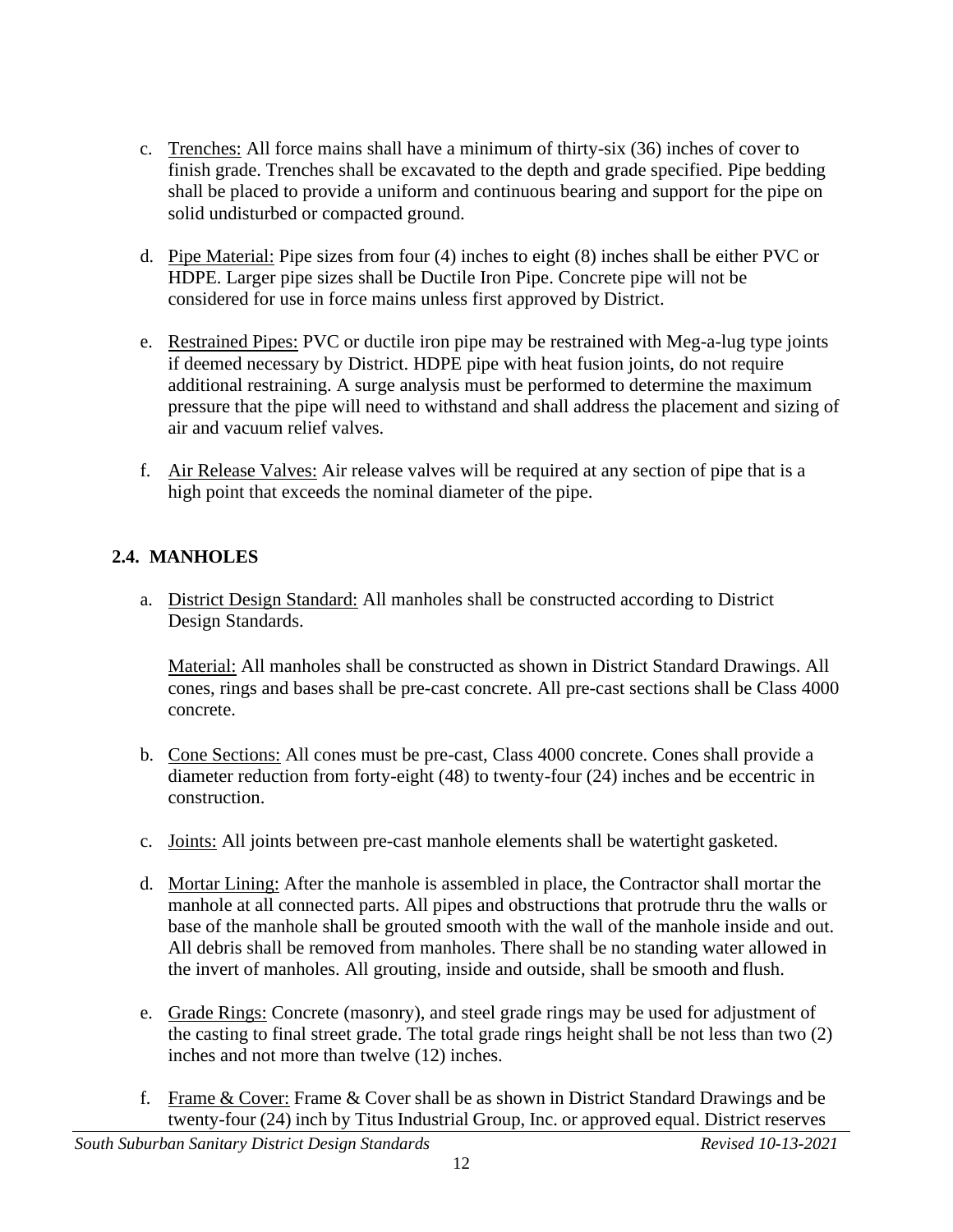the right to require locking manhole covers as they deem necessary.

- g. Spacing: Maximum spacing of manholes shall be 400 feet for 8, 10, 15, and 18 inch diameter pipe and 500 feet for 21 inch and larger. If the slope of the pipe is greater than seven (7) percent, spacing of manholes shall be no greater than 200 feet.
- h. Channeling: All manholes shall be channeled as shown in the District Standard Drawings. Channels shall match existing sewer grades. Channels shall converge smoothly and be well rounded into well finished junctions. Channel sides shall be carried up vertically to the crown elevation of the various pipes. Concrete shelves between channels shall be smoothly finished and sloped 2% into the channel.
- i. Connections: PVC pipe connected to manholes shall be provided with a manhole adapter complete with sand-coated outer surface and gasketed inner surface. Connection openings to existing manholes shall be core drilled, no jack hammering, or chipping allowed. Adapter must be mortared in place. Drilled holes must not exceed more than two (2) inches clearance around adapter perimeter.
- j. Drop Across Manhole: All manholes shall have a minimum drop of 0.10 feet across the manhole and a maximum drop of six (6) inches, from inlet invert to outlet invert.
- k. Drop Manholes: Drop manholes shall be required when the maximum design invert elevation is two (2) feet or greater above the outlet invert elevation. In cases where the invert elevation is less than two (2) feet but over six (6) inches, the inlet pipe shall be regraded, so the invert elevation is no more than six (6) inches above the outlet invert. Drop manholes shall be constructed as indicated in the District Standard Drawings. In place of the standard District Drop Manhole, for pipes up to twelve (12) inches diameter, IntraFlow Drop Systems by Royal Environmental Systems, Inc. may be used or an equivalent inside drop system approved by District.
- l. Bedding: All manholes shall be constructed with a base section placed to grade upon twelve (12) inches minimum crushed compacted rock. The approved base course shall be compacted to 95% of maximum density per AASHTO T-99.
- m. Where Required: A manhole shall be required at any change in pipe slope, alignment, or size and at all intersections where pipes come together at a junction and at the ends of all sewer mains.
- n. Accessibility: All manholes shall have graveled (or equal) all-weather access capable of conveying all District equipment. Access surface shall extend fifteen (15) feet from center of manhole cover in all directions, or to right-of-way limits, whichever isless.
- o. Installation Not Allowed: Manholes shall not be placed in fill sections unless fill material is well compacted and meets the bedding requirements above and approved by District.
- p. Odor and Corrosion: The Developer may be required to use special non-corrosive materials for manholes and sewer connections if current odor and corrosion problems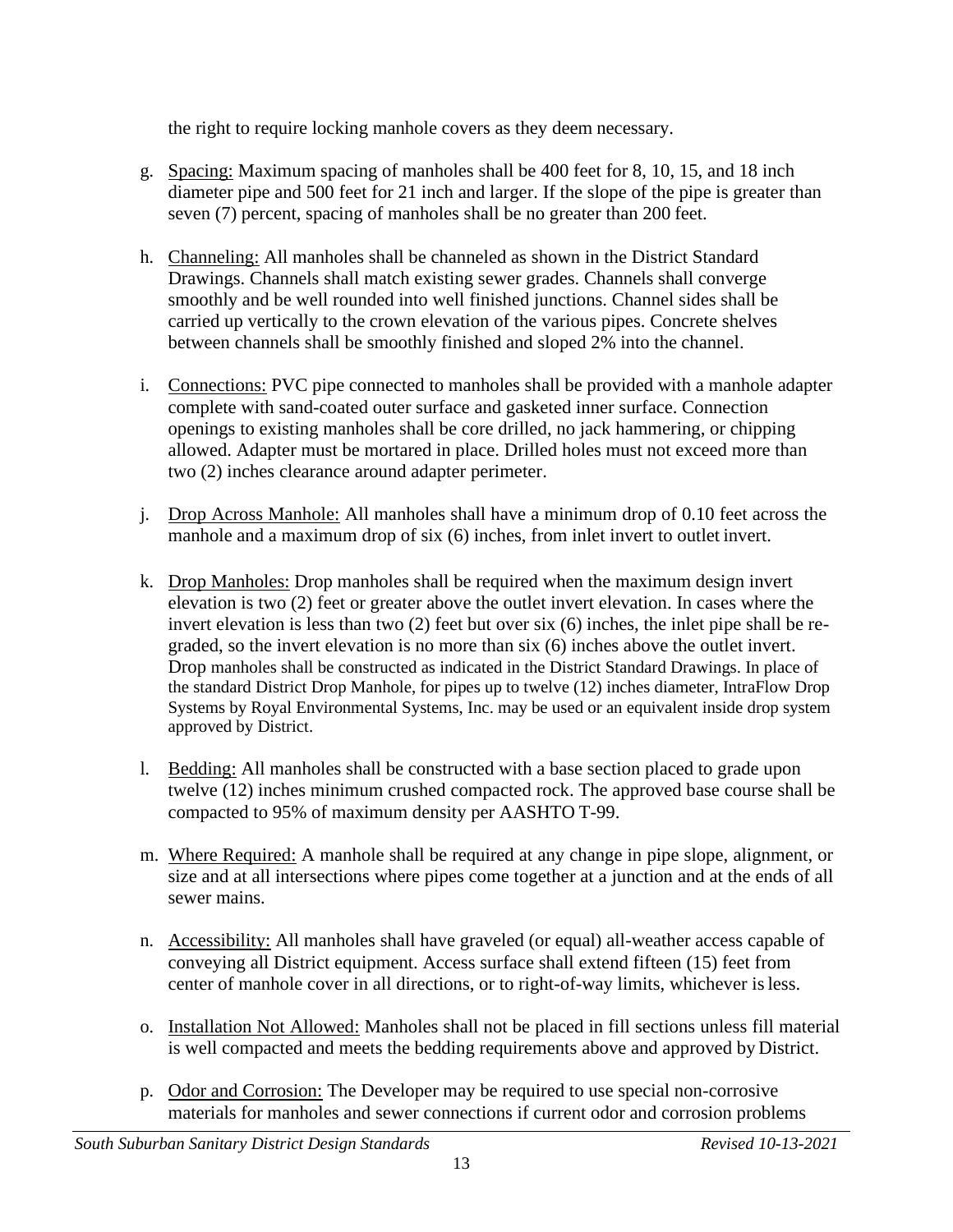exist in the connecting trunk or interceptor connection. Any indication observed in the field by the Contractor or Developer of excessive odor or evidence of corrosion, must be reported to District when submitting plans. If District anticipates a potential odor problem at any connections, a ventilating pipe to discharge foul air through a bio-filter may be required.

q. Orientation: All eccentric manholes shall have the vertical sections facing upstream.

#### **2.5. LIFT STATIONS** (When Permitted by District)

- a. Design: All lift station designs must be approved by DEQ and the District.
- b. Odor and Corrosion Control: All proposed pumping and lift stations shall be equipped for chemical addition to control sulfides. Common chemicals used for this purpose are ferric chloride, bioxide, peroxide, and hypochlorite. Other effective approved chemicals may be used. Specific application of odor control and corrosion control shall be evaluated on a case-by-case basis.
- c. Location: No permanent structures shall be constructed within 100 feet of any lift station. Elevation must be set, and the surrounding ground graded to avoid storm runoff from entering the system.
- d. Service Access: Adequate access must be furnished for vehicles that may be necessary to deliver, or to remove station equipment.
- e. Fencing  $&$  Landscaping: The site shall be fenced with a six (6) foot high chain link fence with a four (4) feet wide pedestrian gate and a sixteen (16) feet wide vehicle access gate, recessed a minimum of twenty (20) feet to allow for off-street parking.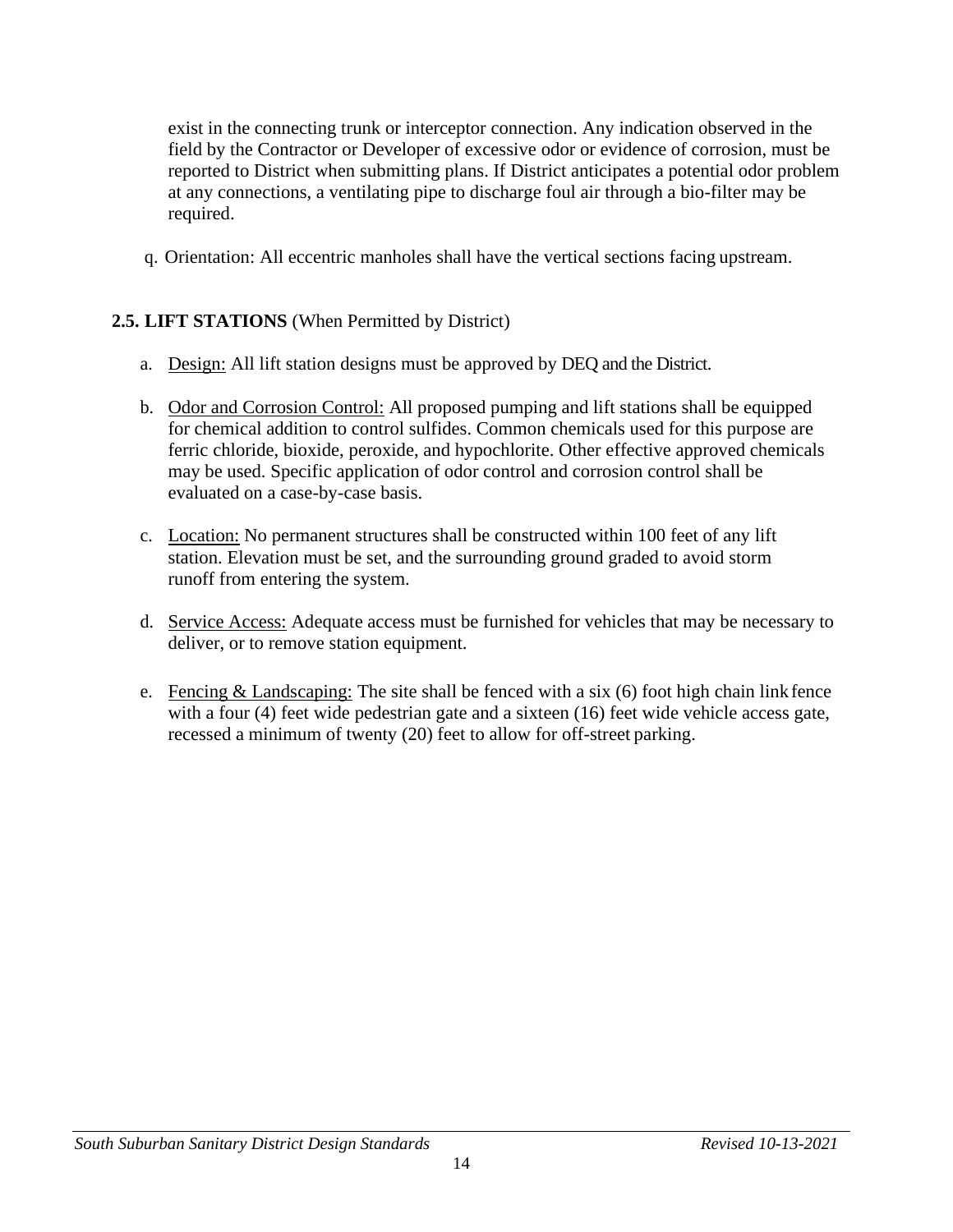# **3. TESTING & INSPECTION REQUIREMENTS**

District or its designated representative shall have the right to enter onto all construction sites where facilities owned or to be owned by District, are being repaired, replaced, or constructed, for the purpose of verifying construction compliance with approved design.

The Contractor shall be responsible for all required testing and shall coordinate such testing with the Engineer and District. In order for the facility to be accepted, an impartial Professional Licensed Engineer in the State of Oregon, or designated representative, must observe and the Engineer must approve each test and, if deemed necessary by District, a representative of District must be present to observe the test. For any test that fails, the cause for failure shall be identified and necessary repairs made by a District approved method and re-testing must take place. Contractor shall be responsible for costs associated with re-testing. Re-testing shall continue until the system being tested satisfactorily passes the test. After all required tests and inspections have been successfully completed, the Engineer shall indicate in a signed and sealed letter to District indicating that all tests were performed and passed satisfactorily. Upon request by District, the Engineer shall provide District with the individual results of each test.

# **3.1. REQUIRED INSPECTIONS**

- a. Material: All materials shall be inspected prior to construction to ensure conformity to required standards.
- b. Pipe Inverts: Inverts of pipes in manholes shall be checked prior to District final approval.
- c. Trench Bedding: Pipe bedding shall be inspected, and compaction tests shall be performed on trench bedding prior to trenches being backfilled.
- d. Trench Backfill: Backfill shall be inspected for suitability. No sharp objects or large rocks will be allowed in the backfill. Backfill shall be tested for compaction.
- e. Manholes: Manholes shall be inspected for smoothness of mortar and concrete, slope of base, and to ensure covers are located according to District Design Standards.

# **3.2. PRESSURE TESTING**

All pressure testing shall be by the Time Pressure Drop Method in accordance with APWA 303.3.09D2, in the presence of District, by the Developer/Contractor.

Prior to testing, the Engineer shall verify the average height of the groundwater above the crown of the sewer pipe. Also, the Engineer shall prepare a test sheet that indicates the internal surface area of each pipe being tested. The Engineer shall then calculate the acceptable time required for the pipe to pass the test. The pipe shall be considered acceptable if it does not lose air at a rate greater than 0.003 CFM per square foot of internal pipeline surface tested, or 2 CFM, whichever is greater.

Testing shall commence with the Contractor plugging one end of the line from within the manhole with an appropriate pressurized boot. In the manhole at the opposite end of the pipe, the Contractor shall plug the pipe in a manner to allow air to be pumped into the line. The Engineer must verify that the initial pressure is zero on the gage before the Contractor adds pressure. The Contractor shall then pump the line up to 4 psig plus 0.433 psig per foot of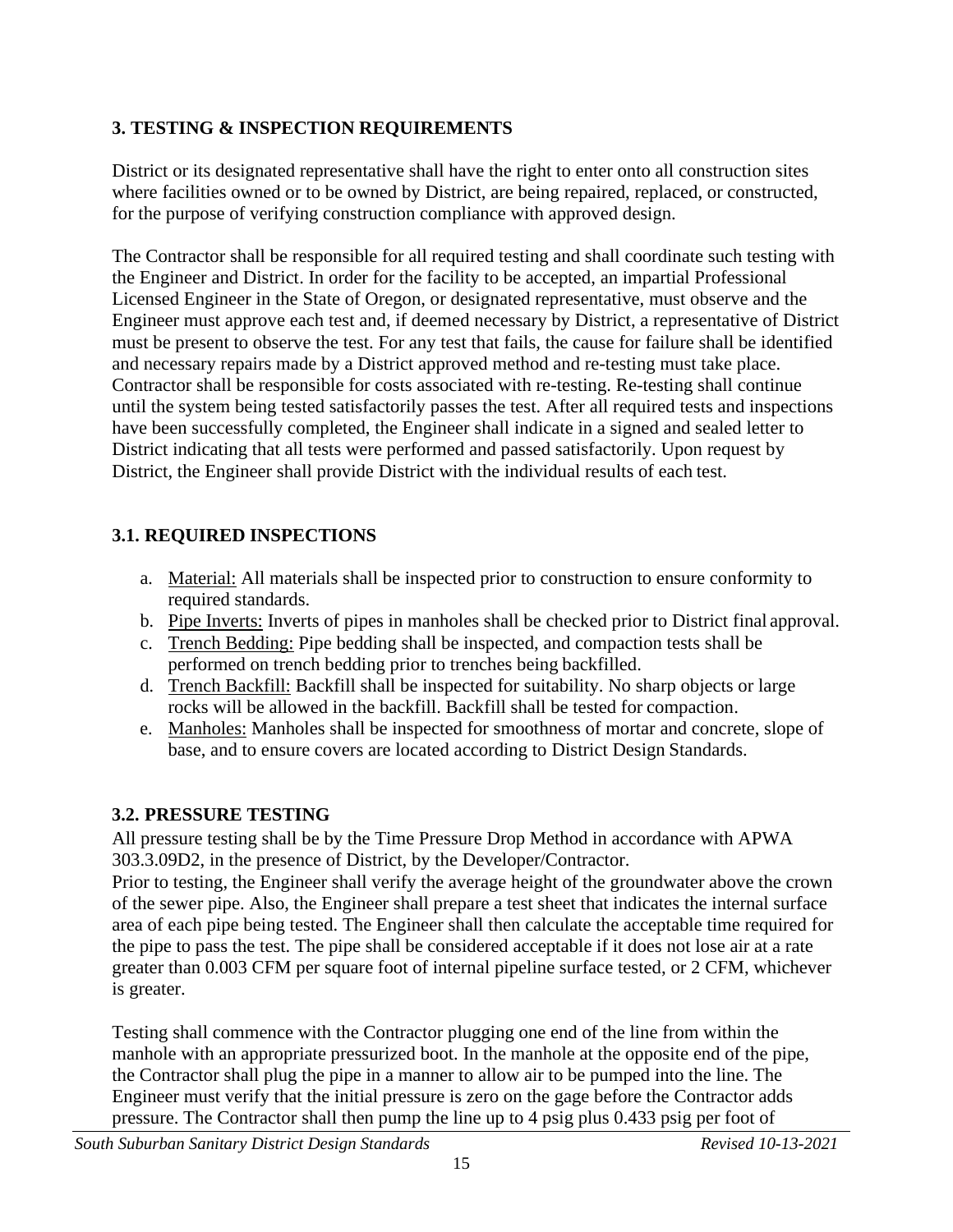groundwater above the crown of the pipe. Once the pipe is fully pressurized, the Engineer shall start a timer and record the amount of time it takes for the pressure to drop. If the measured time exceeds the calculated time without losing the minimal required pressure, then the system shall be considered acceptable. Upon request, the Engineer shall submit the test results to District.

It is the Contractor's responsibility to ensure that cleanouts and lamphole risers are sufficiently plugged. For pressure testing only, the required PVC screw-in plug may be substituted for a more pressure resistant seal.

# **3.3. HYDROSTATIC TESTING MANHOLES**

Hydrostatic testing may be used in place of vacuum testing.

Hydrostatic testing shall consist of plugging all inlets and outlets and filling the manhole with water. Each manhole shall be filled to the rim at the start of the test. Leakage in each manhole shall not exceed 0.2 gallons per hour per foot of head above the highest invert. Leakage shall be determined by refilling to the rim using a calibrated volumetric container. Manholes may be filled twenty-four (24) hours prior to the time of testing to permit normal absorption into the manhole walls. If manholes are constructed in high groundwater areas, District will not accept inflow of ground water into the manholes.

# **3.4. VACUUM TESTING MANHOLES**

Vacuum testing may be used in place of hydrostatic testing. There is no need to perform hydrostatic and vacuum testing. Only one of these tests will be required.

Vacuum testing shall be done in accordance with ASTM C1244-93. All pipes entering the manhole shall be temporarily plugged, and plugs shall be braced. The test head shall be placed in or on top of the manhole ring. A vacuum of ten (10) inches of mercury shall be drawn on the manhole, the valve on the vacuum line of the test head closed, and the vacuum pump shut off. The time shall be measured for the vacuum to drop one inch, to nine (9) inches of mercury. The manhole shall pass the vacuum test if the time for the vacuum reading meets or exceeds the values indicated in the following table.

| Depth (ft) <8 10 12 14 16 18 20 22 24 26 |  |  |  |  |  |
|------------------------------------------|--|--|--|--|--|
| Time (sec) 20 25 30 35 40 45 50 55 59 64 |  |  |  |  |  |

Note: The table above is only for a typical District standard 48" manhole.

# **3.5. DEFLECTION TESTING**

Deflection testing shall be performed on all flexible sanitary sewer lines in accordance with APWA 303.3.10 in addition to pressure testing and television inspection. The testing shall be conducted by pulling an approved mandrel through the constructed pipeline. The diameter of the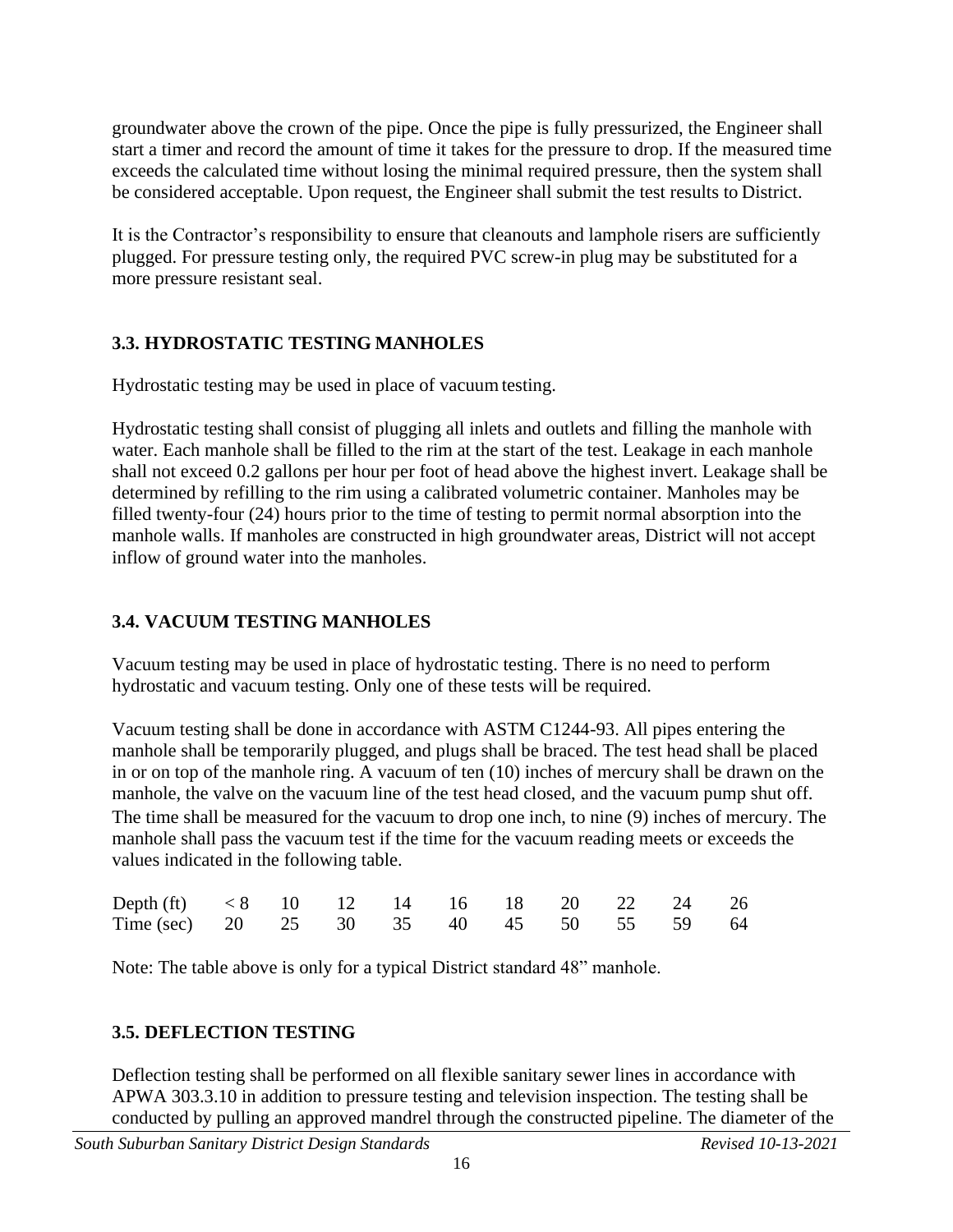mandrel shall be 95% of the pipe initial inside diameter.

Testing shall be conducted on a manhole-to-manhole basis and shall be performed after the line has been completely flushed with water. The tests shall be conducted not less than thirty (30) days after the trench backfill and compaction has been completed. Test may be conducted concurrently with television inspection.

# **3.6. LAMPHOLE TESTING**

Lamphole testing shall be performed by placing a high wattage light in a manhole at one end of the sewer line. In the manhole located at the opposite end of the sewer pipe a mirror is lowered into the manhole and positioned in front of the opening. If the circle of light is less than 95% of a "full moon", the results shall be submitted to District, and if deemed necessary by District, appropriate action will take place. The Engineer must observe and record the results in a written report. The Engineer then must be prepared to submit the report to District upon request.

# **3.7. TELEVISION INSPECTION OF SANITARY SEWERS**

Television inspection shall be performed by District according to APWA 303.3.11. After completion of all sewer construction, testing, repairs, and DEQ requirements have been met, the Contractor shall contact District to schedule a television inspection of all four (4) inch to seventy- two (72) inch installed sanitary pipes and facilities. All laterals and cleanouts will be inspected to the property line/right-of-way line. The first television inspection shall be conducted without charge to the Contractor. If any of the system fails, all additional inspections will be charged to the Contractor. Acceptance of the sewer shall be at the discretion of District; however, District will not accept any installed pipes that have standing water or debris in them.

#### **3.8. DISTRICT FINAL INSPECTIONS**

Upon completion of the project construction, the Contractor shall schedule a walk-through inspection with District. Any or all criteria stated in the District Design Standards may be inspected. Noncompliant items, if any, will be brought to the Contractor's attention and given in writing. After all items found in noncompliance have been addressed, the Contractor shall schedule a second walk-through inspection with District. Additional walk-through inspections shall be scheduled until all noncompliant items are brought into compliance with District Design Standards. After District has performed a final walk-through inspection and has found all construction work to be satisfactorily completed, a letter of acceptance will be written by the General Manager and be submitted to the developer/contractor. (See Section 3.7 for District Television Inspection sewer lines.)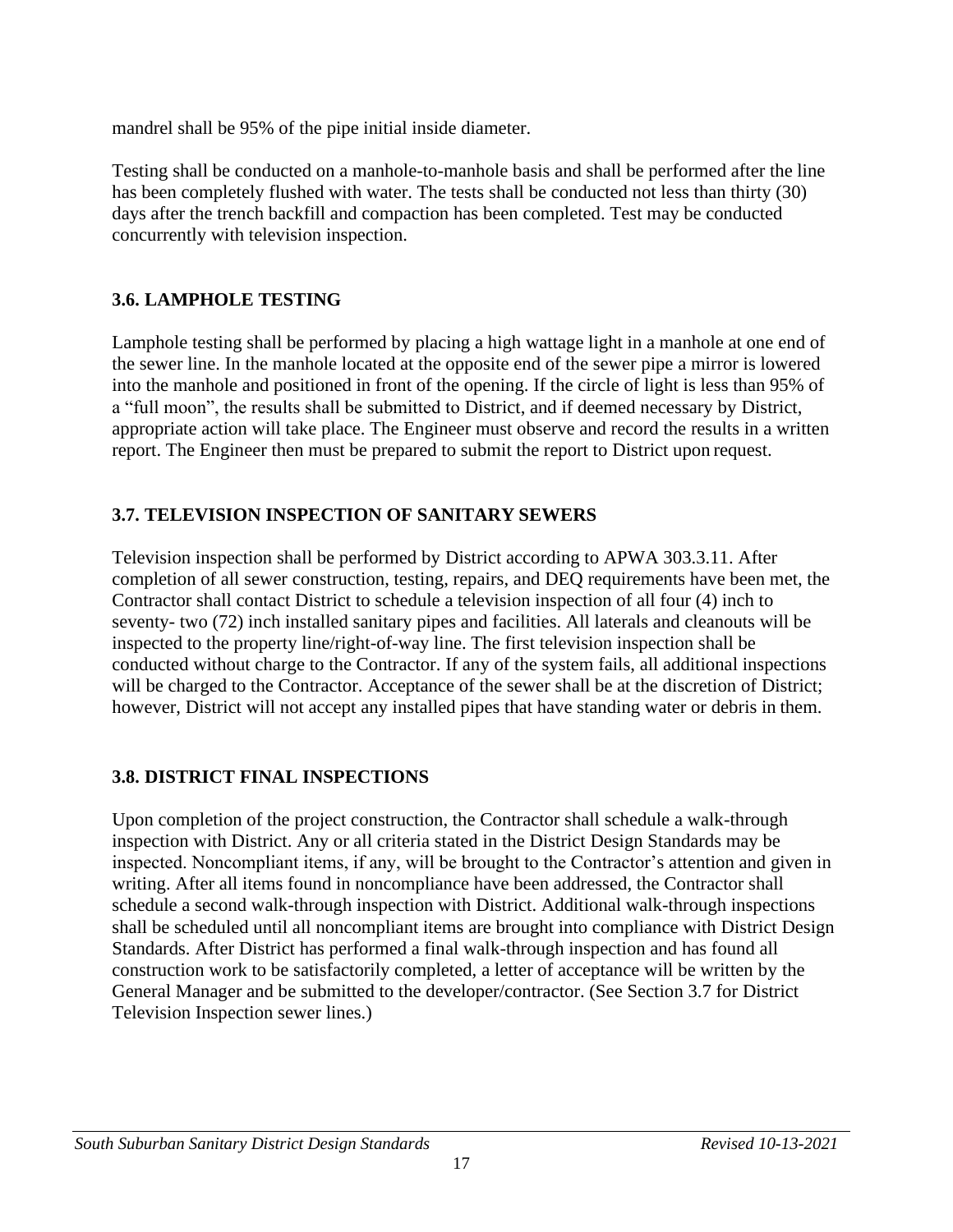## **4. DISTRICT STANDARD DRAWINGS**

These District Standard Drawings are part of the District Design Standards. Any conflicts, if any, between the District Design Standards and the District Standard Drawings must be brought to the attention of District. Any design standards the Engineer utilizes that are not addressed in the District Design Standards shall be reviewed and approved by District prior to commencement of construction. Be aware that upon plan review, District reserves the right to invoke more rigorous standards depending upon the nature of the work performed or the presence of unusual field conditions. Furthermore, compliance to District Design Standards does not exempt the Engineer, Developer, or Contractor from meeting obligations of any other governmental or regulatory agency.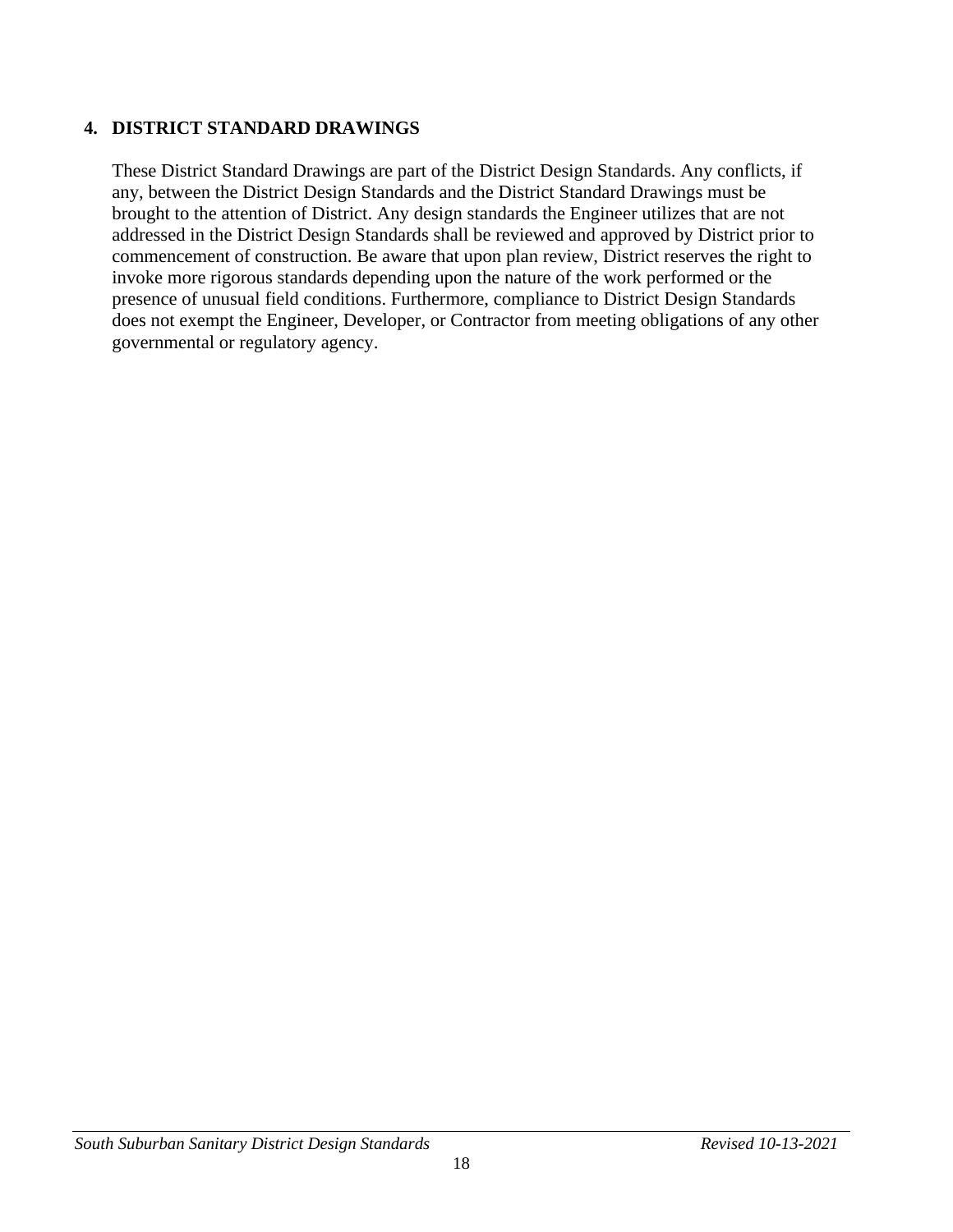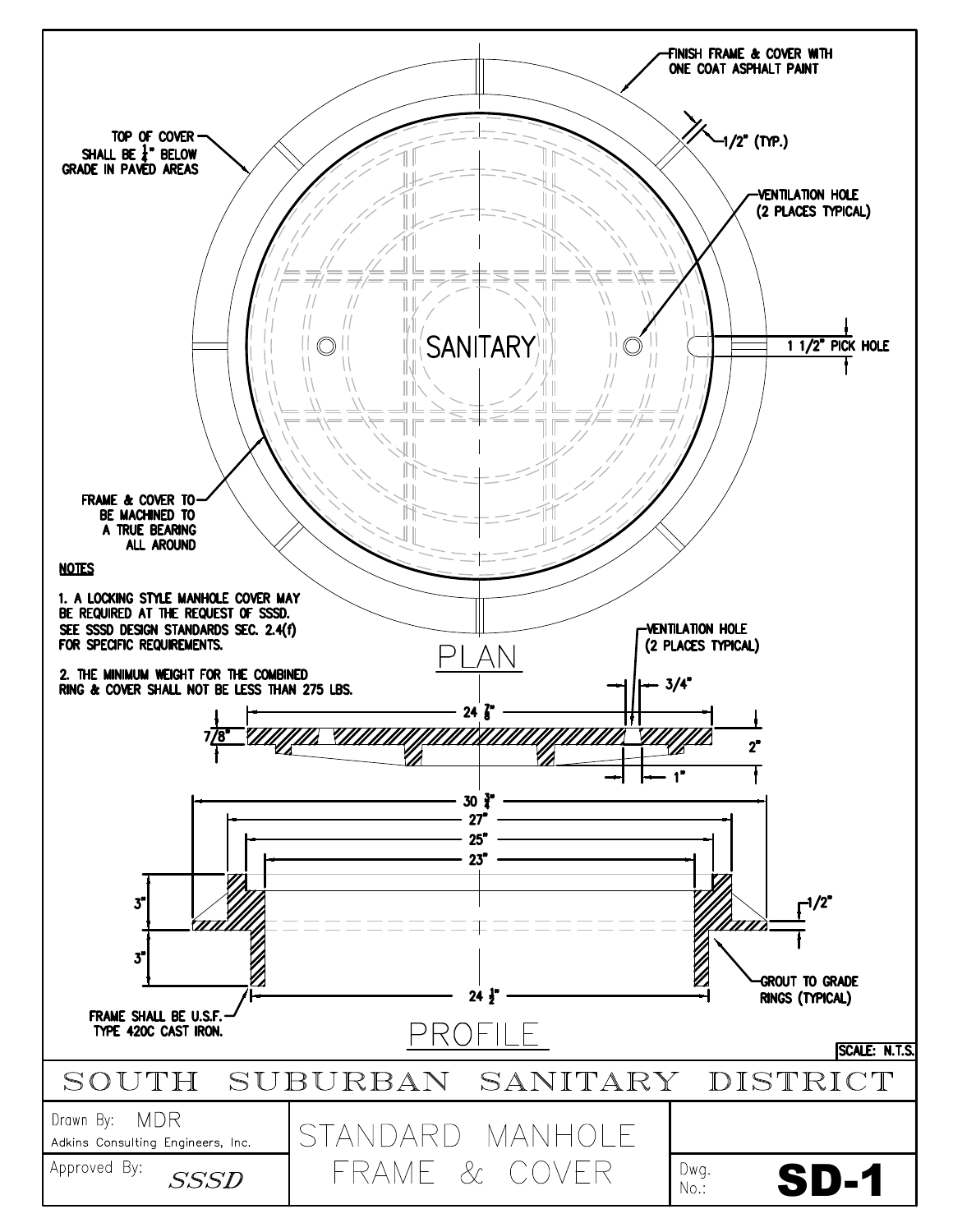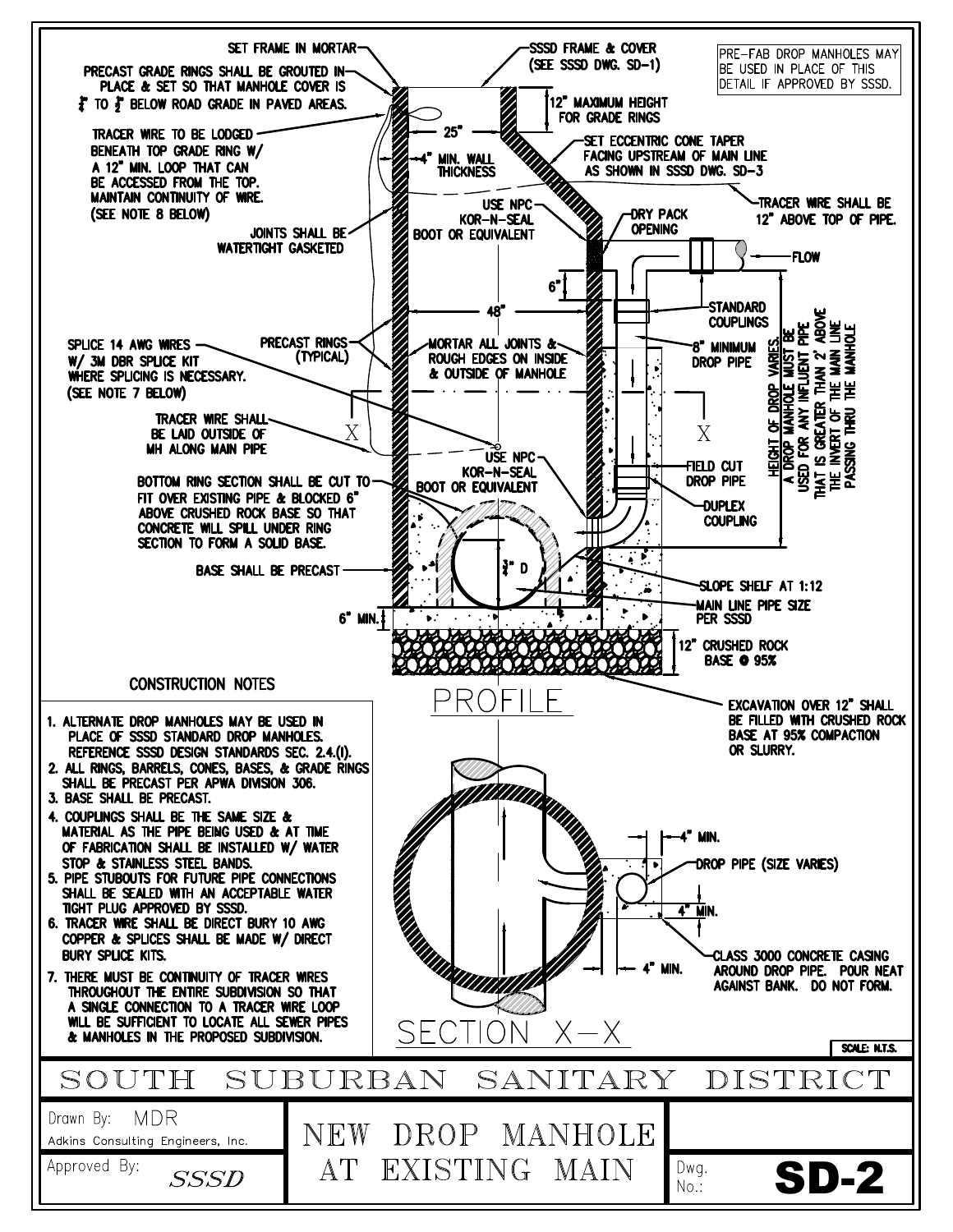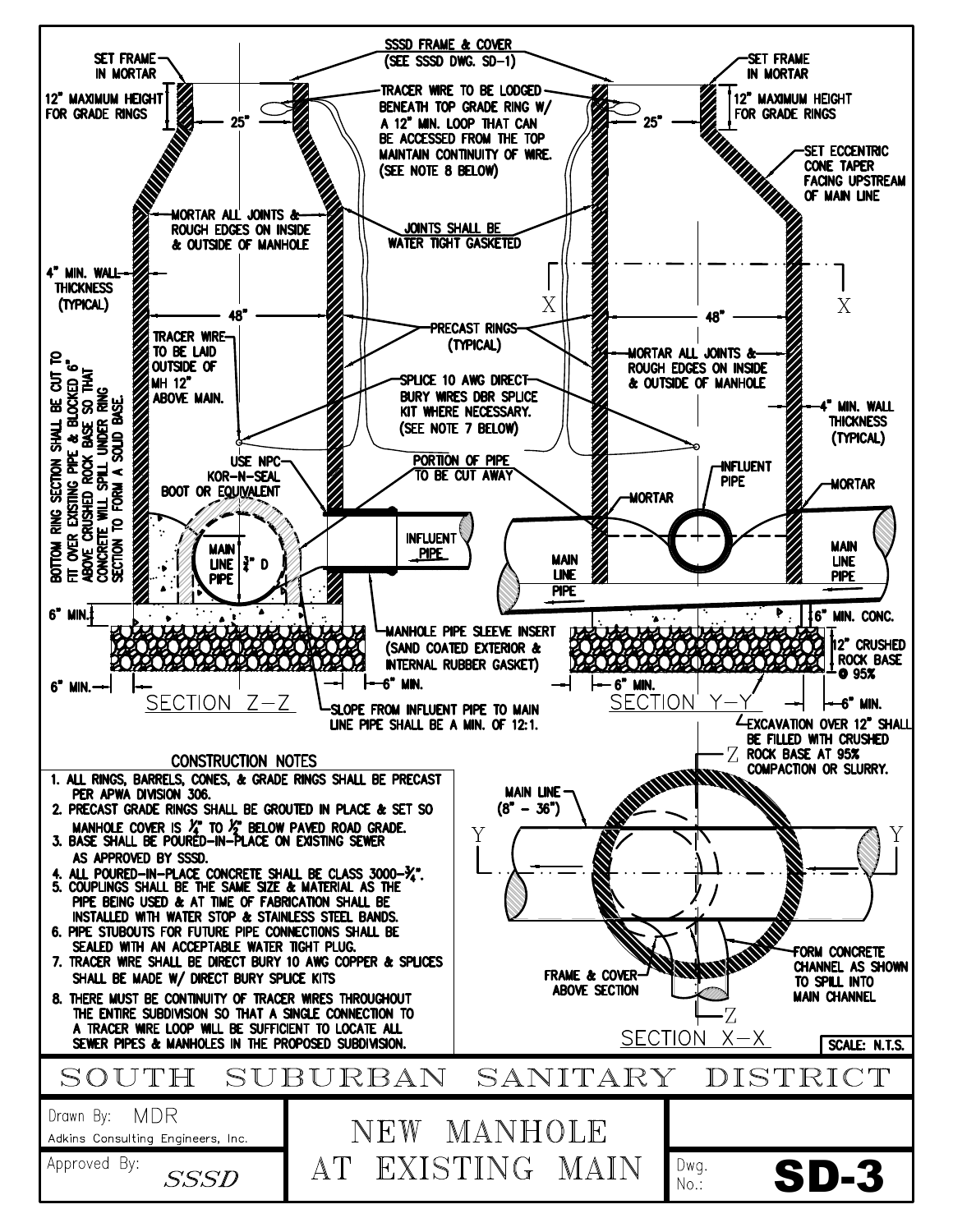